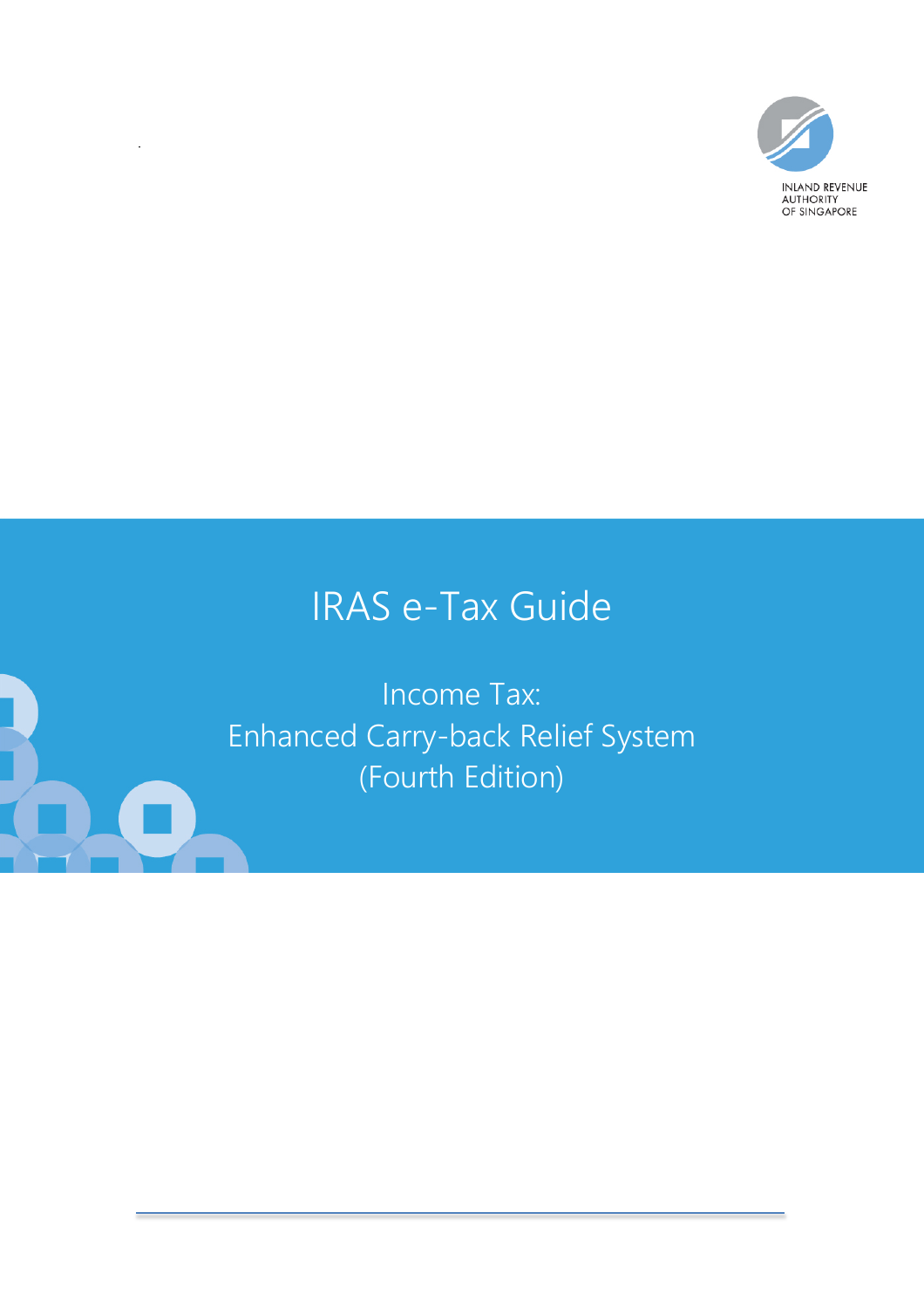Published by Inland Revenue Authority of Singapore

Published on 5 Mar 2021

First edition on 24 Feb 2020 Second edition on 8 May 2020 Third edition on 3 Dec 2020 Fourth edition on 5 Mar 2021

> Disclaimers: IRAS shall not be responsible or held accountable in any way for any damage, loss or expense whatsoever, arising directly or indirectly from any inaccuracy or incompleteness in the Contents of this e-Tax Guide, or errors or omissions in the transmission of the Contents. IRAS shall not be responsible or held accountable in any way for any decision made or action taken by you or any third party in reliance upon the Contents in this e-Tax Guide. This information aims to provide a better general understanding of taxpayers' tax obligations and is not intended to comprehensively address all possible tax issues that may arise. While every effort has been made to ensure that this information is consistent with existing law and practice, should there be any changes, IRAS reserves the right to vary its position accordingly.

© Inland Revenue Authority of Singapore

All rights reserved. No part of this publication may be reproduced or transmitted in any form or by any means, including photocopying and recording without the written permission of the copyright holder, application for which should be addressed to the publisher. Such written permission must also be obtained before any part of this publication is stored in a retrieval system of any nature.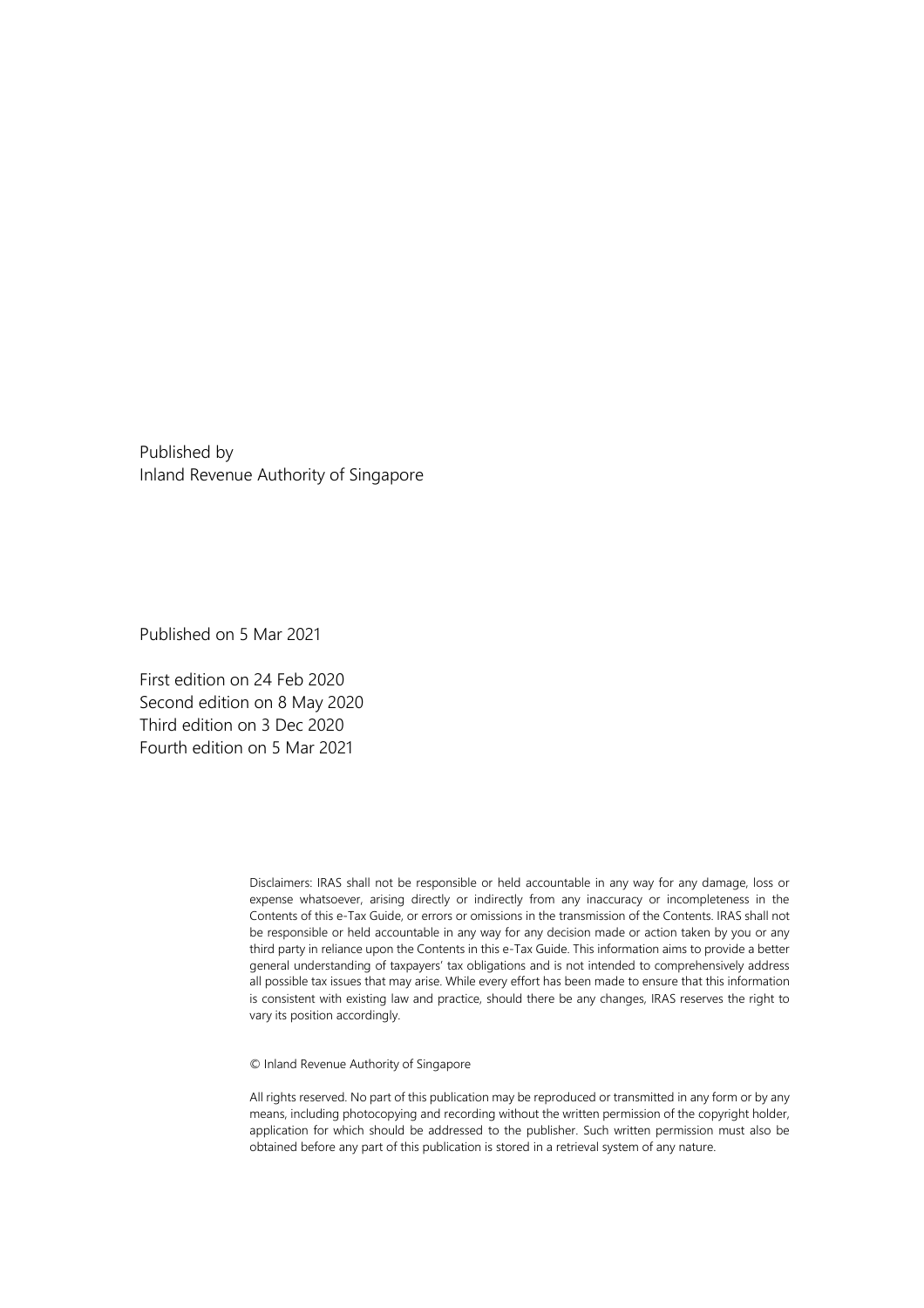### **Table of Contents**

| 1.  |                                                              |                                                                                                                                                                           |  |  |
|-----|--------------------------------------------------------------|---------------------------------------------------------------------------------------------------------------------------------------------------------------------------|--|--|
| 2.  |                                                              |                                                                                                                                                                           |  |  |
| 3.  |                                                              |                                                                                                                                                                           |  |  |
| 4.  |                                                              |                                                                                                                                                                           |  |  |
| 5.  |                                                              | Order of set-off under the enhanced carry-back relief system 5                                                                                                            |  |  |
| 6.  |                                                              | Enhanced carry-back relief under specific scenarios7                                                                                                                      |  |  |
| 7.  | Administrative requirements for the carry-back relief for YA |                                                                                                                                                                           |  |  |
| 8.  |                                                              |                                                                                                                                                                           |  |  |
| 9.  |                                                              |                                                                                                                                                                           |  |  |
| 10. |                                                              |                                                                                                                                                                           |  |  |
| 11. |                                                              |                                                                                                                                                                           |  |  |
|     |                                                              | Annex $A -$ Illustration of how the amount of QD to be carried back                                                                                                       |  |  |
|     |                                                              | Annex B – Illustration of how the amount of QD to be carried back                                                                                                         |  |  |
|     |                                                              | Annex $C -$ Illustration of how the amount of QD to be carried back<br>from YA 2020 is determined for a company deriving<br>income subject to tax at a concessionary rate |  |  |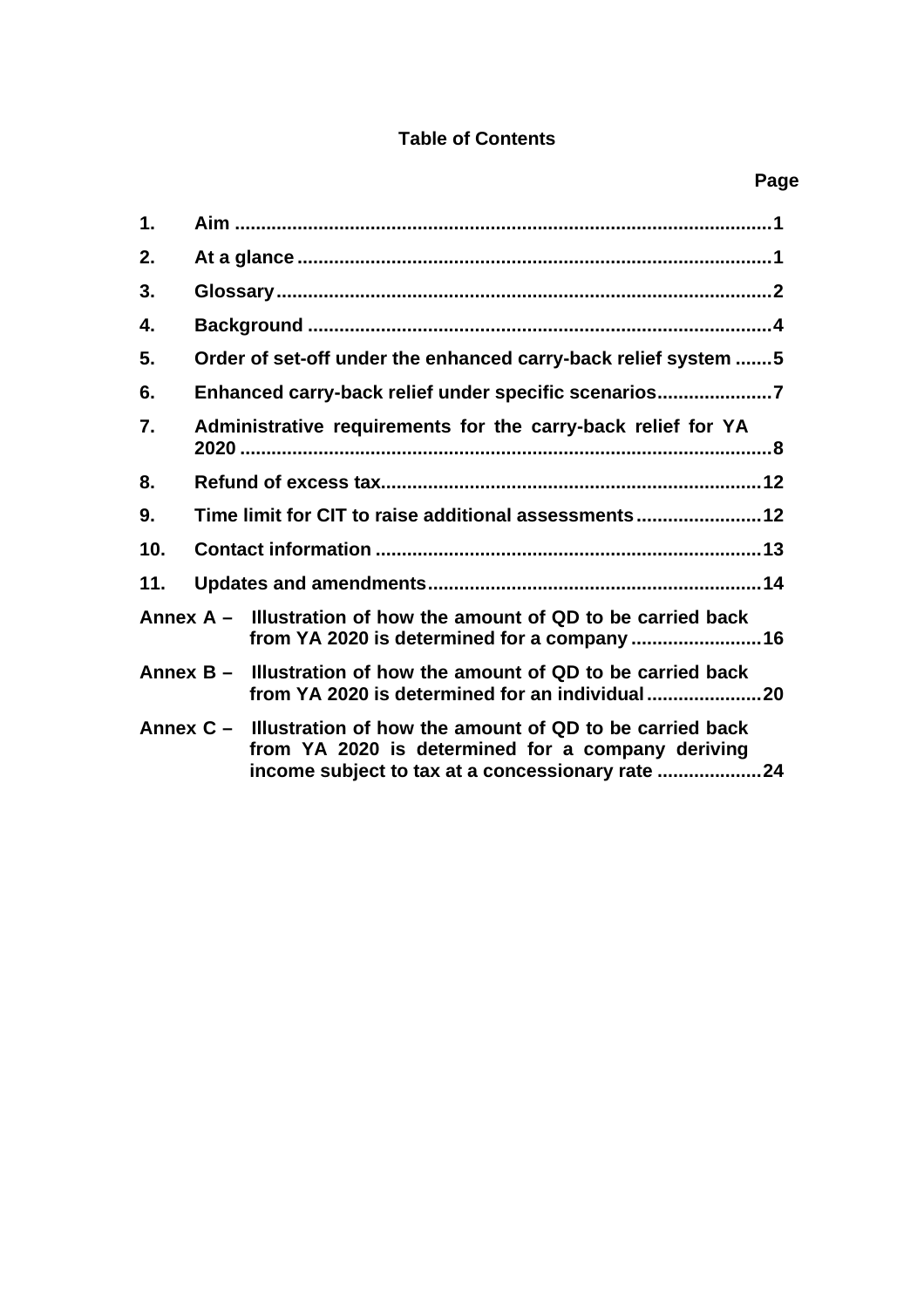#### <span id="page-3-0"></span>**1. Aim**

- 1.1 This e-Tax Guide provides details on the enhanced carry-back relief system and should be read in conjunction with Sections 6 to 8 and the relevant Annexes of the e-Tax Guide on "Carry-back Relief System["1.](#page-3-2)
- 1.2 The e-Tax Guide will be relevant to you if you have current year unabsorbed capital allowances ("CA") or unabsorbed trade losses from your trade, business, profession or vocation for the Years of Assessment ("YAs") 2020 and 2021.

#### <span id="page-3-1"></span>**2. At a glance**

- 2.1 DPM and Minister for Finance had announced in his 2020 Budget Statement that the carry-back relief system would be enhanced for YA 2020, where the maximum number of YAs to which the qualifying deductions may be carried back would be increased from one YA to three YAs. This enhancement was part of the Stabilisation and Support Package to help businesses with their cash flow.
- 2.2 To continue providing support to businesses, DPM and Minister for Finance has announced in his 2021 Budget Statement that the above enhancement will be extended to apply to qualifying deductions for YA 2021, subject to the same parameters.
- 2.3 In other words, for YA 2020 and YA 2021, if you are a person carrying on a trade, business, profession or vocation, you may elect to carry back qualifying deductions of up to \$100,000 for each of the YA 2020 and YA 2021 (i.e. the YA of loss) to set-off against:
	- 2.3.1 your assessable income for up to three YAs immediately preceding the relevant YA of loss (i.e. YA 2017, YA 2018 and YA 2019 where the YA of loss is YA 2020, and YA 2018, YA 2019 and YA 2020 where the YA of loss is YA 2021) (referred to as "enhanced carry-back relief" in this e-Tax Guide); or
	- 2.3.2 your assessable income for the YA immediately preceding the relevant YA of loss (i.e. YA 2019 where the YA of loss is YA 2020, and YA 2020 where the YA of loss is YA 2021) (referred to as "current carry-back relief" in this e-Tax Guide).
- 2.4 To ease businesses' cash flow, you may elect for the current or enhanced carry-back relief based on an estimate of the qualifying deductions for YA 2020 and YA 2021. You may provide your estimated qualifying deductions after your financial year-end by submitting the prescribed carry-back relief

<span id="page-3-2"></span><sup>&</sup>lt;sup>1</sup> The e-Tax Guide on Carry-back Relief System can be found on the IRAS' website at: <https://www.iras.gov.sg/irashome/e-Tax-Guides/>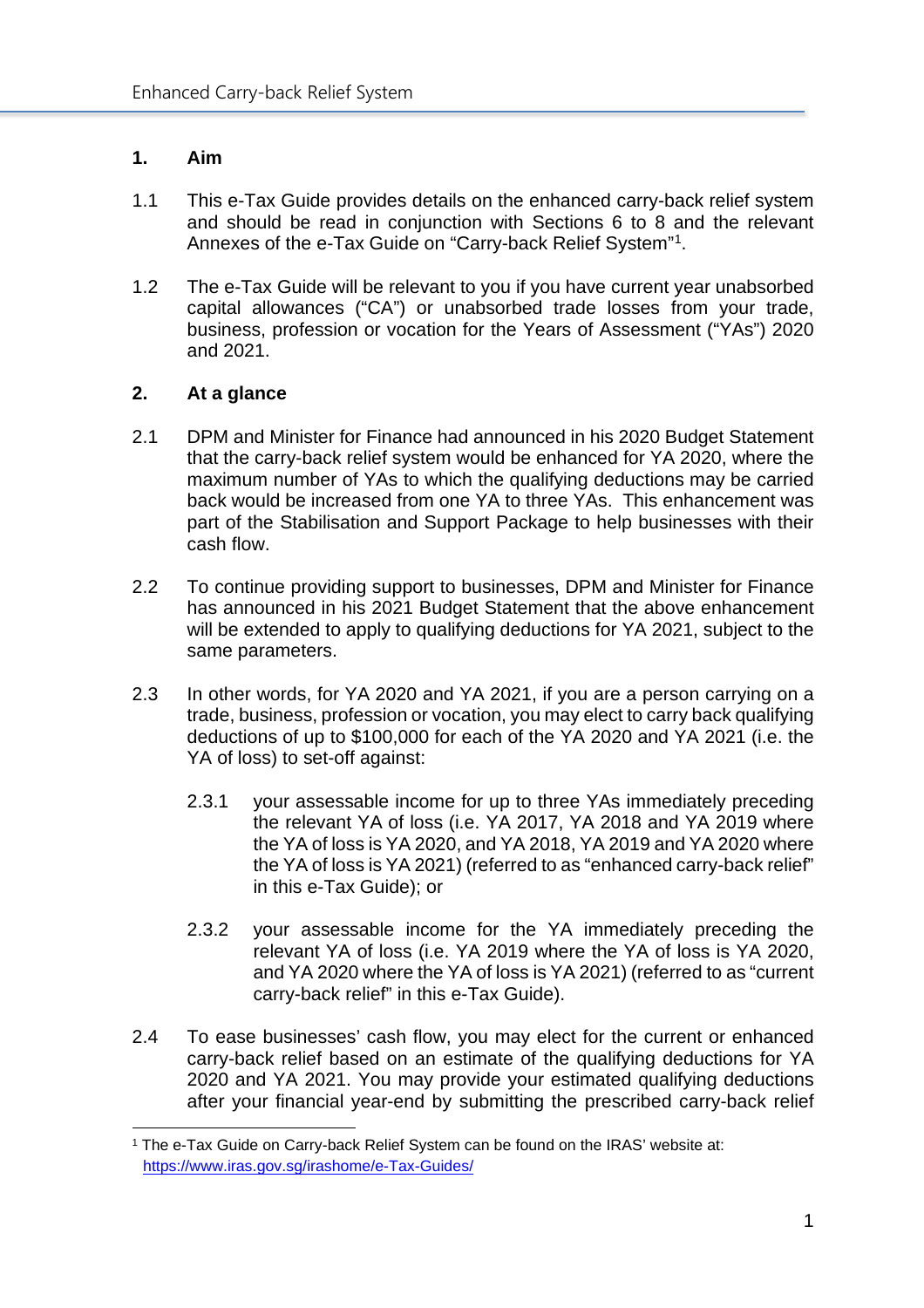election form any time before the filing of your YA 2020 and YA 2021 income tax returns.

#### <span id="page-4-0"></span>**3. Glossary**

#### 3.1 **Assessable income**

Assessable income of a company refers to its income from all sources after deducting CA, trade losses, approved donations (including those transferred from related companies under the group relief system) and other relevant deductions like mergers and acquisitions allowance or investment allowances.

Assessable income of an individual refers to the individual's income from all sources after deducting CA, trade losses and approved donations.

#### 3.2 **Immediate preceding YA**

The immediate preceding YA refers to the YA immediately before the YA in which the person has trade losses or CA available for carry-back. For example, if the person incurred trade losses or was granted CA in YA 2020, the immediate preceding YA would be YA 2019.

#### 3.3 **Person**

A person in this e-Tax Guide refers to:

- a. a company;
- b. an individual, being the sole-proprietor or partner of a partnership [including a limited liability partnership ("LLP") and a limited partnership ("LP")];
- c. a body of persons, such as clubs and associations; and
- d. a trustee of a trust or an executor of an estate.

#### 3.4 **Qualifying deductions ("QD")**

For the purpose of carry-back relief, QD are the unabsorbed CA and the unabsorbed trade losses for the current year.

For specific exclusions of QD under the enhanced carry-back relief system, please refer to Section 8 of the e-Tax Guide on Carry-back Relief system<sup>1</sup>.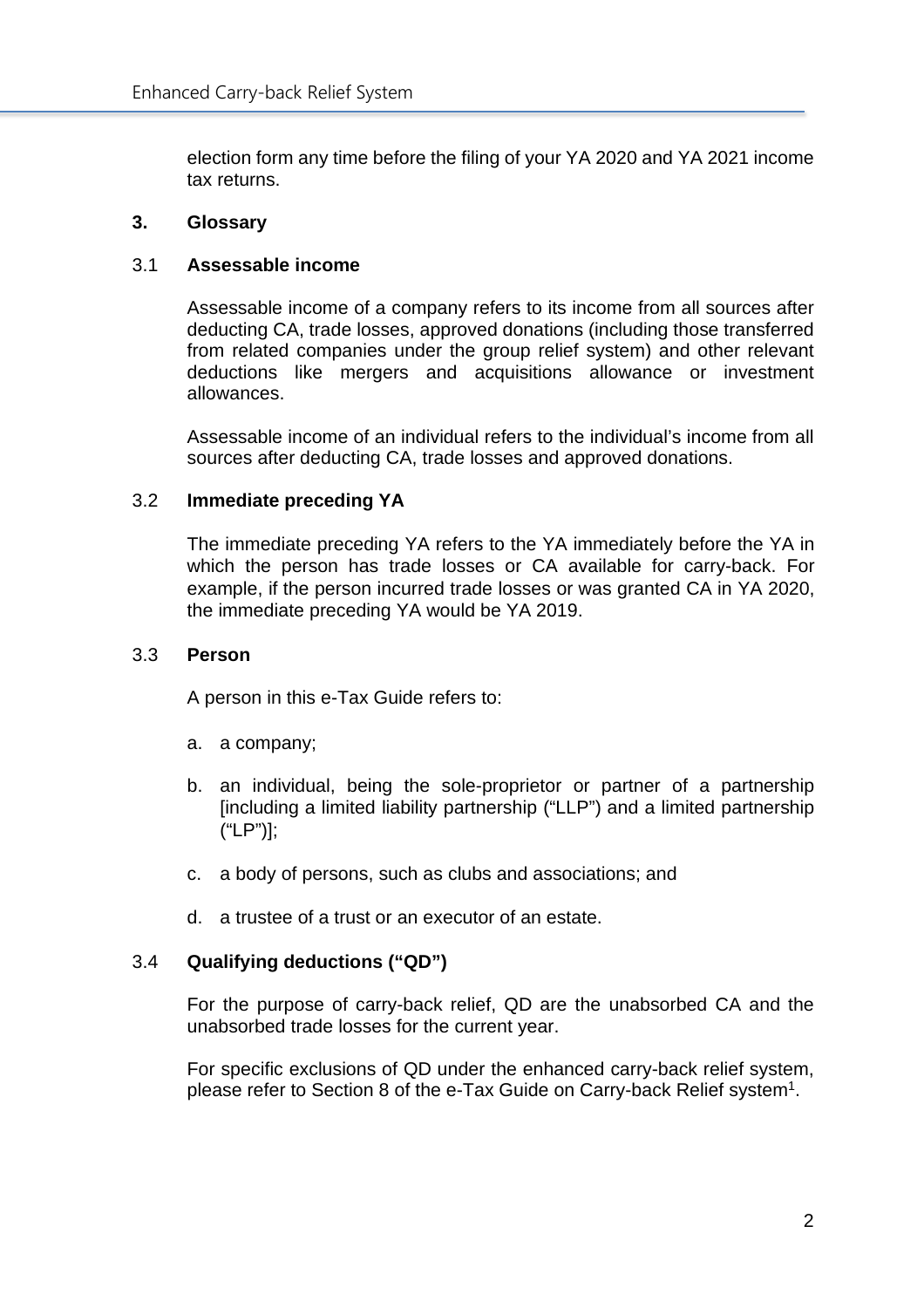#### 3.5 **Same business test**

This test determines if a person continues to carry on the same trade, business or profession for which CA were granted. The test is satisfied if the same trade, business or profession is being continued at the point when the unabsorbed CA are utilised.

#### 3.6 **Shareholding test**

This test computes the percentage of shareholdings of a company (or its ultimate parent company) that is held by the same persons as at the relevant dates. If the percentage is 50% or more at the relevant dates, it is regarded as there is no substantial change in the shareholders and the company is said to have satisfied the shareholding test.

#### *Relevant dates for unabsorbed CA*:

First day of the YA in which the CA were granted and the last day of the preceding YA in which the CA are to be deducted.

#### *Relevant dates for unabsorbed trade losses*:

First day of the year in which the trade losses were incurred and last day of the preceding YA in which the trade losses are to be deducted.

#### 3.7 **Unabsorbed CA**

The CA claimed by a person (under sections 16, 17, 18B, 18C, 19, 19A, 19B, 19C, 19D or 20 of the Income Tax Act) in a YA that exceed the person's aggregate income chargeable to tax for that YA.

#### 3.8 **Unabsorbed trade losses**

The trade losses incurred by a person for a YA that exceed the person's income from all sources for that YA.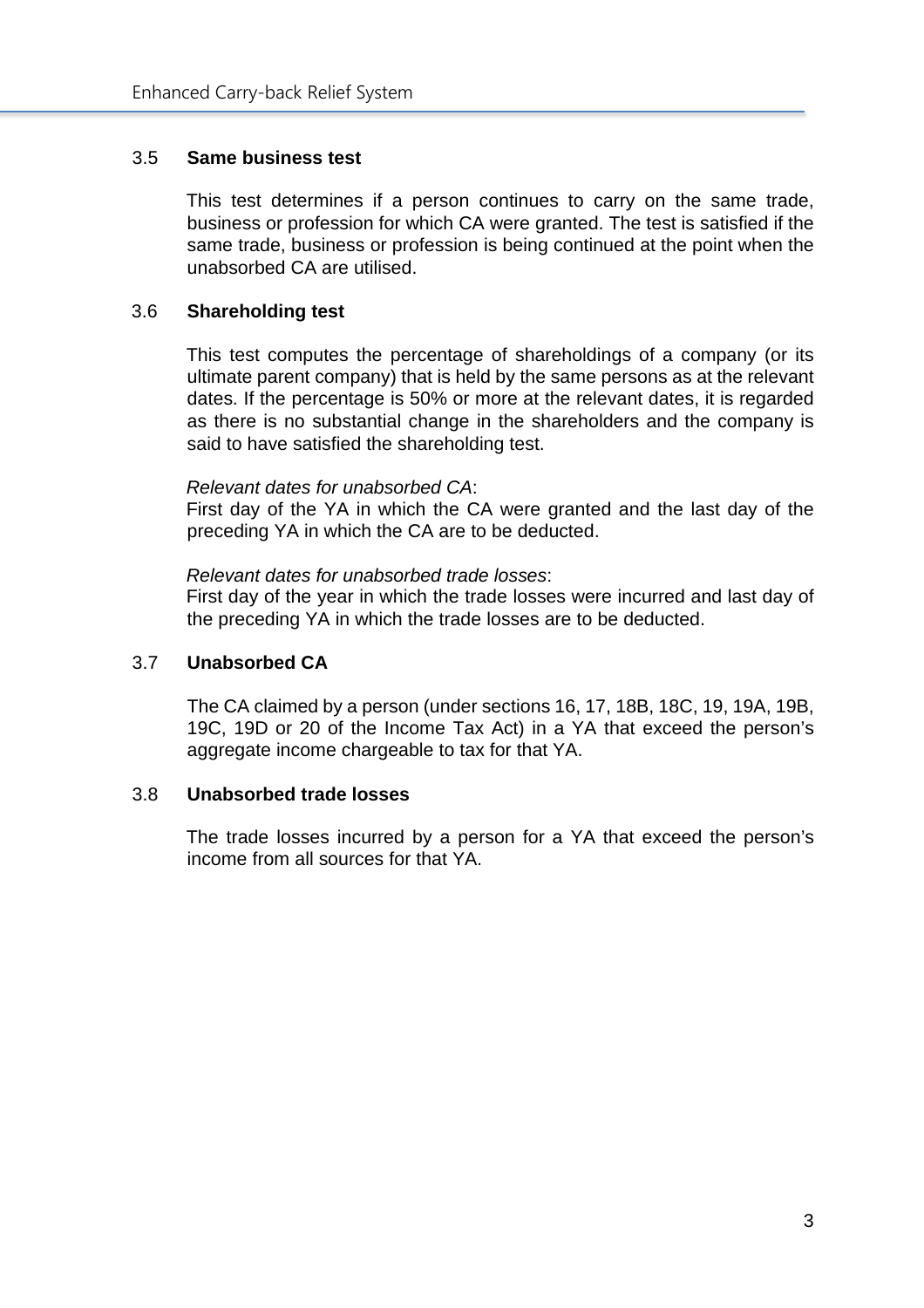#### <span id="page-6-0"></span>**4. Background**

- 4.1 Under the current carry-back relief system, if you are a person who carries on a trade, business, profession or vocation, you may carry back QD (capped at \$100,000) to the immediate preceding YA to be deducted from your assessable income of the immediate preceding YA, subject to conditions. The carry-back relief is given on due claim.
- 4.2 As announced in the 2020 and 2021 Budget Statements, the carry-back relief system is enhanced for YA 2020 and YA 2021 to ease taxpayers' cashflow. Under the enhanced carry-back relief system, you may elect to carry back QD arising in YA 2020 and YA 2021 (also capped at \$100,000 for each YA) up to three immediate preceding YAs.
- 4.3 The enhanced carry-back relief is subject to the same conditions as the current carry-back relief, which include the shareholding test and same business test, as provided in section 37E of the Income Tax Act and explained in Section 6 of the IRAS e-Tax Guide on Carry-back Relief System<sup>1</sup>.
- 4.4 For unabsorbed CA of YA 2020 and YA 2021 to be set-off against the assessable income for YAs 2017 to 2020 (as applicable), there must not be any substantial change in shareholders of the company (or its ultimate parent company) as at the following relevant dates:

|                    |            | Set-off against assessable income<br>from |         |         |                |
|--------------------|------------|-------------------------------------------|---------|---------|----------------|
| Carry-back of      |            | <b>YA 2017</b>                            | YA 2018 | YA 2019 | <b>YA 2020</b> |
| unabsorbed CA from |            |                                           |         |         |                |
| YA 2020            | 1 Jan 2020 | 31 Dec                                    |         |         | <b>Not</b>     |
|                    | and        | 2017                                      | 31 Dec  | 31 Dec  | applicable     |
| <b>YA 2021</b>     | 1 Jan 2021 | <b>Not</b>                                | 2018    | 2019    | 31 Dec         |
|                    | and        | applicable                                |         |         | 2020           |

4.5 For unabsorbed losses of YA 2020 and YA 2021 to be set-off against the assessable income for YAs 2017 to 2020 (as applicable), there must not be any substantial change in shareholders of the company (or its ultimate parent company) as at the following relevant dates:

|                  |            |            | Set-off against assessable income |         |                |
|------------------|------------|------------|-----------------------------------|---------|----------------|
|                  |            |            | from                              |         |                |
| Carry-back of    |            | YA 2017    | <b>YA 2018</b>                    | YA 2019 | <b>YA 2020</b> |
| unabsorbed trade |            |            |                                   |         |                |
| losses from      |            |            |                                   |         |                |
| <b>YA 2020</b>   | 1 Jan 2019 | 31 Dec     |                                   |         | <b>Not</b>     |
|                  | and        | 2017       | 31 Dec                            | 31 Dec  | applicable     |
| <b>YA 2021</b>   | 1 Jan 2020 | <b>Not</b> | 2018                              | 2019    | 31 Dec         |
|                  | and        | applicable |                                   |         | 2020           |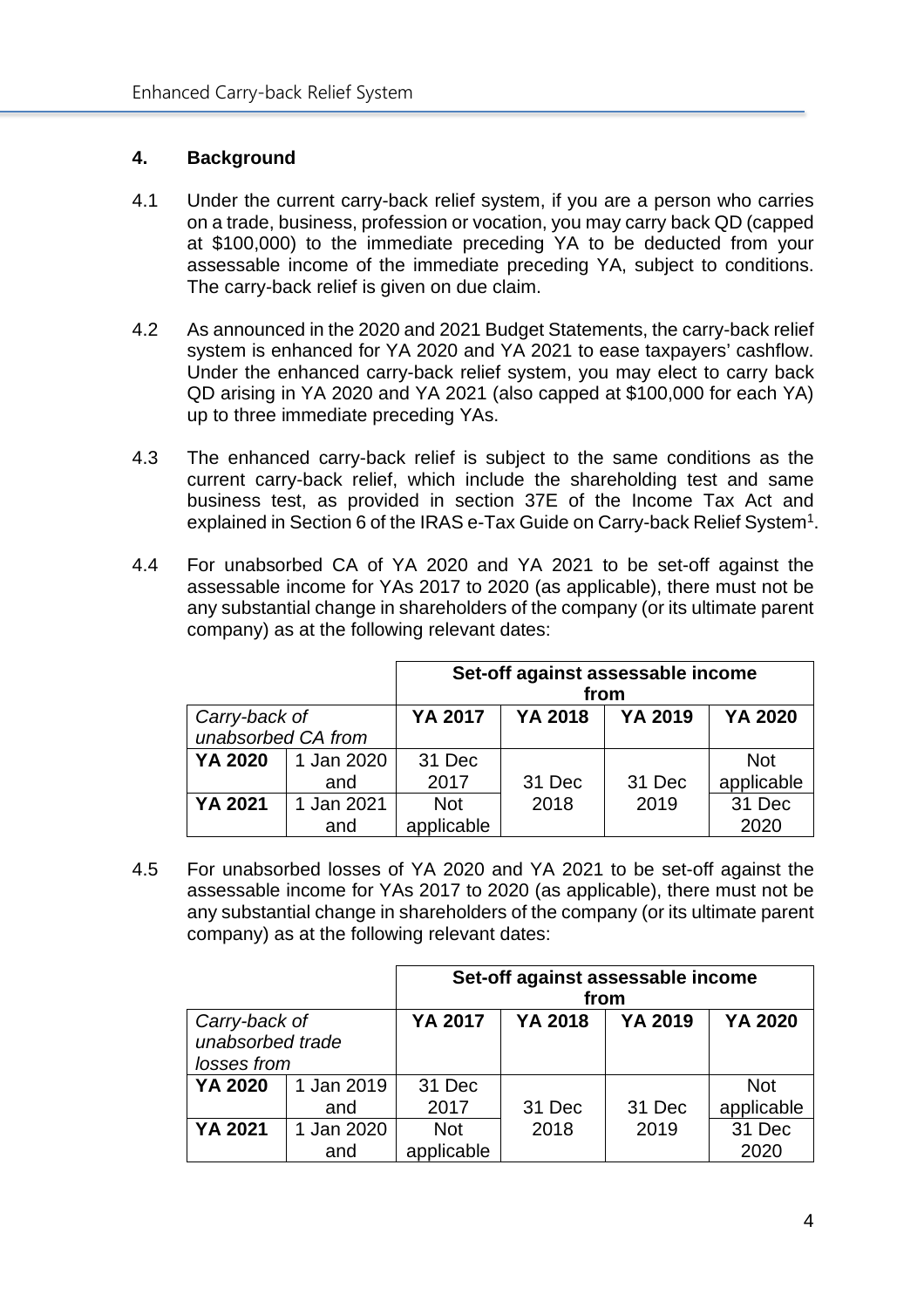#### <span id="page-7-0"></span>**5. Order of set-off under the enhanced carry-back relief system**

- 5.1 For the purpose of carrying back QD for YA 2020 and YA 2021 under the enhanced carry-back relief system, the carry-back shall be made in the following order:
	- a. Firstly, to the third YA immediately preceding the relevant YA of loss;
	- b. Secondly, where there are QD remaining after (a), the balance will be carried back to the second YA immediately preceding the relevant YA of loss; and
	- c. Finally, where there are QD remaining after (b) above, the balance will be carried back to the YA immediately preceding the relevant YA of loss.
	- d. The excess of QD that are not carried back can be carried forward for deduction against your future taxable income, subject to the meeting of conditions.
- 5.2 The above order of carrying back is summarised in the following table:

| YA of loss | Order of carry-back of QD |                 |                 |  |
|------------|---------------------------|-----------------|-----------------|--|
|            | Third YA                  | Second YA       | YA immediately  |  |
|            | immediately               | immediately     | preceding YA of |  |
|            | preceding YA of           | preceding YA of | loss            |  |
|            | loss                      | loss            |                 |  |
| YA 2020    | YA 2017                   | YA 2018         | YA 2019         |  |
| YA 2021    | YA 2018                   | YA 2019         | YA 2020         |  |

- 5.3 The QD carried back will be deducted from your assessable income of the preceding YA (to which the QD is carried back) in the following order:
	- a. Current year unabsorbed CA, if any; and then
	- b. Current year trade loss, if any.
- 5.4 If in the relevant preceding YA, there is more than one YA of QD carried back, the QD of the earlier YA will be deducted first against the assessable income of that preceding YA. To illustrate, if a taxpayer has unabsorbed losses from both YA 2019 and YA 2020 and would like to claim loss carry-back for YA 2018, the QD from YA 2019 will be deducted first against the YA 2018 assessable income followed by the QD from YA 2020. In addition, where a taxpayer has QD from YA 2020 to be carried back under the enhanced carryback relief, and also QD from another YA (say, YA 2019) to be carried back under the current carry-back relief system, the maximum amount of QD that may be used to set-off against the assessable income of a particular YA (YA 2018 in this example) would be \$200,000. You may refer to the example in Annex A for an illustration of the order for which the QD for YA 2019 (under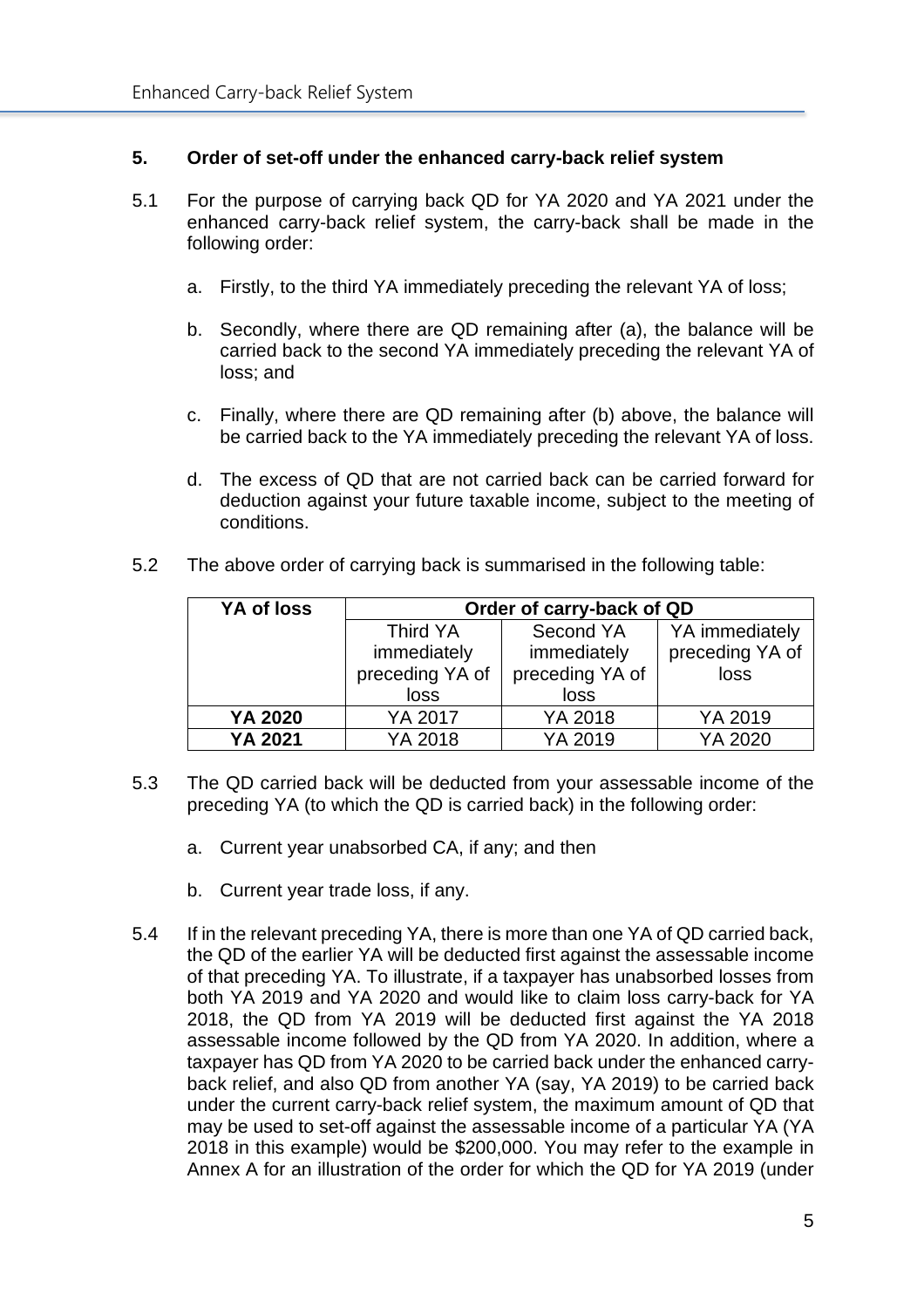the current carry-back relief system) and YA 2020 (under the enhanced carryback relief system) should be carried back to YA 2018.

5.5 The following table shows the maximum amounts of QD available for each YA of set-off and summarises the order of set-off in alphabetical order:

| YA of set-off<br>YA of loss                                                | <b>YA 2017</b>        | <b>YA 2018</b>         | YA 2019               | <b>YA 2020</b>      | <b>Maximum</b><br><b>QD</b> relating<br>to each YA<br>of loss $(\$)$ |
|----------------------------------------------------------------------------|-----------------------|------------------------|-----------------------|---------------------|----------------------------------------------------------------------|
| YA 2018                                                                    | a                     |                        |                       |                     | $a \le 100,000$                                                      |
| YA 2019                                                                    |                       | b                      |                       |                     | $b \le 100,000$                                                      |
| <b>YA 2020</b>                                                             | C                     | d                      | e                     |                     | $c+d+e <$<br>100,000                                                 |
| <b>YA 2021</b>                                                             |                       |                        | g                     | h                   | f+g+h $\leq$<br>100,000                                              |
| <b>Maximum</b><br>QD.<br>available<br>for<br>each YA<br>Οf<br>set-off (\$) | $a+c \leq$<br>200,000 | $b+df \leq$<br>300,000 | $e+g \leq$<br>200,000 | $h \leq$<br>100,000 |                                                                      |

- 5.6 If you have other income in addition to trade income in that preceding YA, the unabsorbed CA and trade losses will be deducted against the sources of income in the following order:
	- a. Firstly: Income from the same trade
	- b. Secondly: Income from other trade (proportionately if there is more than one other trade, business, profession or vocation)
	- c. Thirdly: Income from all other sources (proportionately if there is more than one other sources)
- <span id="page-8-0"></span>5.7 Annexes A and B show examples of the carry-back of QD under the enhanced carry-back relief system, for a company and an individual respectively.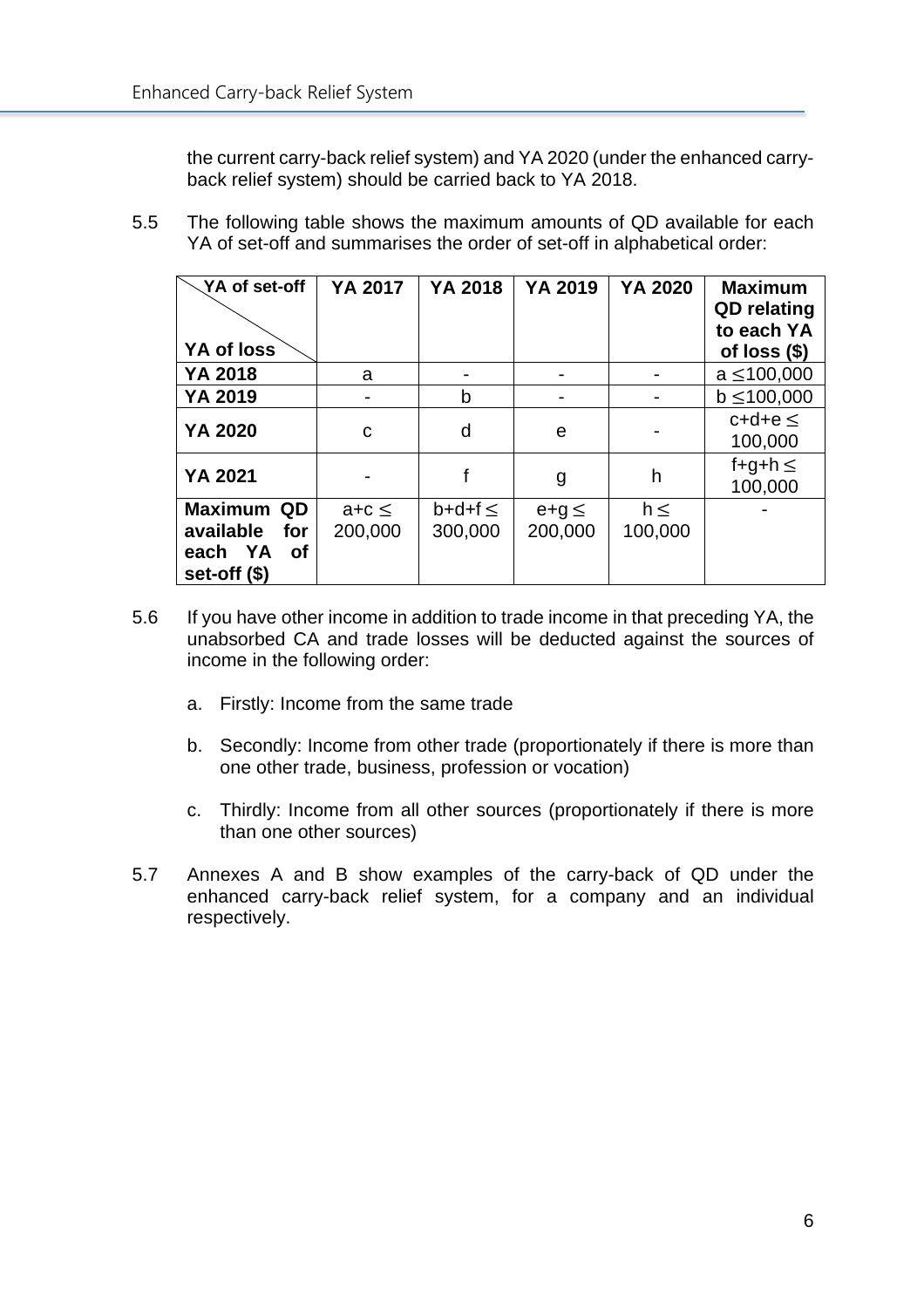#### **6. Enhanced carry-back relief under specific scenarios**

- 6.1 The scenarios highlighted in Section 7 of the e-Tax Guide on Carry-back Relief System<sup>1</sup> are similarly applicable to the enhanced carry-back relief system.
- 6.2 Where you have QD for YA 2020 or YA 2021 to be carried back to the preceding YAs under the specific scenarios (e.g. where group relief is claimed, where the relief reduces personal reliefs or where the relief is for limited partners of an LLP or a LP), you can refer to the respective Annexes in the abovementioned e-Tax Guide for examples on how to carry-back the QD arising from one YA to a preceding YA.
- 6.3 You may also refer to Annex D of the same e-Tax Guide for other examples of carry-back of QD where there is more than one trade / one source of income subject to tax at different tax rates.
- 6.4 If you are a company with income chargeable to tax at the normal corporate tax rate, but your QD relate to income chargeable to tax at the concessionary tax rate, the adjustment provided under section 37B of the Income Tax Act has to be applied for deduction of QD against income chargeable under different tax rates.
- 6.5 In addition, the amount of QD (up to \$100,000) is determined based on the following formula:

 $QD = A + B$ 

- where  $A =$  an amount deducted against assessable income subject to tax at the normal corporate tax rate (currently at 17%);
	- B = an amount deducted against assessable income subject to tax at any concessionary tax rate divided by the adjustment factor for that concessionary tax rate;

and for this purpose, the adjustment factor  $=$  normal corporate tax rate divided by the concessionary tax rate

<span id="page-9-0"></span>6.6 Annex C of this e-Tax Guide shows an example of the carry-back of QD under the enhanced carry-back relief system for a company deriving income that is subject to tax at a concessionary tax rate and how the adjustment factor is applied to cap the QD at \$100,000.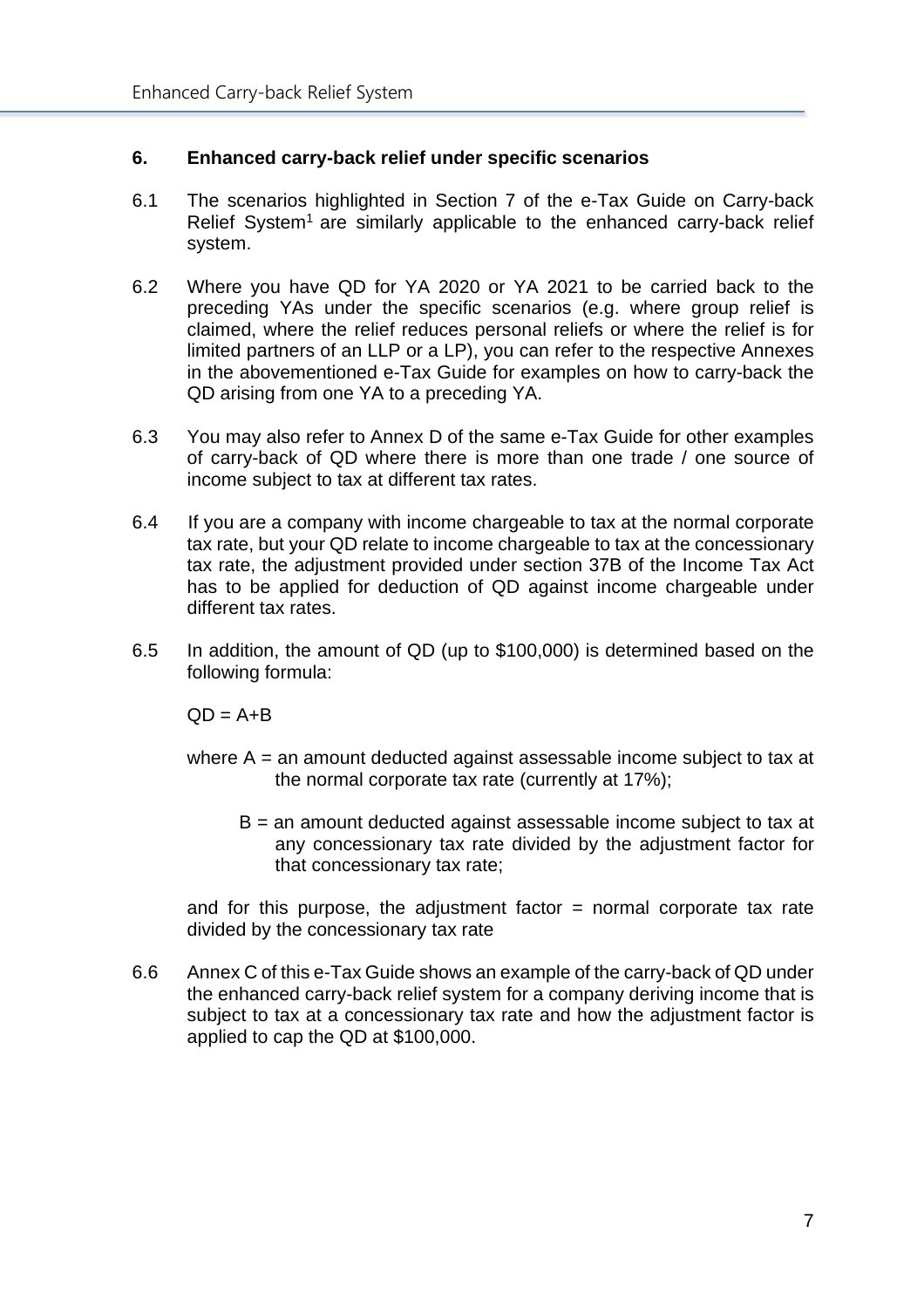#### **7. Administrative requirements for the carry-back relief for YA 2020 and YA 2021**

- 7.1 For YA 2020 and YA 2021, you can elect to carry-back the QD under either the current carry-back relief system mentioned in paragraph 4.1 above or the enhanced carry-back relief system mentioned in paragraph 4.2 above.
- 7.2 The election timeframe and requirements for election are as shown below:

|           | When to make<br>the election                                                             | How to make the<br>election                                                                                                                                                                                                                                                                                                                                               | Other conditions to be met                                                                                                                                                                                                                                                                                                                                                                                                                                                                                                                                                                                                                                                                                                                                                                                                                                      |
|-----------|------------------------------------------------------------------------------------------|---------------------------------------------------------------------------------------------------------------------------------------------------------------------------------------------------------------------------------------------------------------------------------------------------------------------------------------------------------------------------|-----------------------------------------------------------------------------------------------------------------------------------------------------------------------------------------------------------------------------------------------------------------------------------------------------------------------------------------------------------------------------------------------------------------------------------------------------------------------------------------------------------------------------------------------------------------------------------------------------------------------------------------------------------------------------------------------------------------------------------------------------------------------------------------------------------------------------------------------------------------|
|           |                                                                                          | To elect for carry-back of estimated QD for YA 2020 and YA 2021 (i.e. YA of loss)                                                                                                                                                                                                                                                                                         |                                                                                                                                                                                                                                                                                                                                                                                                                                                                                                                                                                                                                                                                                                                                                                                                                                                                 |
| Companies | Any time before the<br>filing of the income<br>tax return for the<br>relevant YA of loss | Submit the following via<br>Document'<br>'Submit<br>$e-$<br>Service at <b>myTax Portal:</b><br>1) Election<br>Form<br><u>for</u><br><b>Enhanced Carry-back</b><br><b>Relief System; and</b><br>2) Revised<br>tax<br>for all<br>computations<br>three<br>YAs<br>(where<br>applicable)<br>immediately<br>preceding the relevant<br>YA of loss ("relevant<br>preceding YAs") | Must have submitted the<br>following documents for all<br>three YAs (where applicable)<br>immediately preceding the<br>relevant YA of loss (if elect for<br>enhanced carry-back relief)<br>or for the YA immediately<br>preceding the relevant YA of<br>loss (if elect for current carry-<br>back relief):<br>1) Income tax returns;<br>2) Financial accounts <sup>2</sup> (may<br>be audited / unaudited<br>depending on whether the<br>qualifies<br>company<br>for<br>audit exemption under the<br>Companies Act); and<br>3) Tax computations <sup>2</sup><br>Also must have filed a nil<br><b>Estimated</b><br>Chargeable<br>("ECI")<br>for<br>the<br>Income<br>relevant YA of loss except for<br>companies who qualify for<br>waiver to<br>file<br>ECI<br>(i.e.<br>whose<br>companies<br>annual<br>revenue is not more than \$5<br>million and ECI is nil). |

<span id="page-10-0"></span><sup>&</sup>lt;sup>2</sup> Applicable only to taxpayers who have submitted Form C in the preceding YAs. Taxpayers who have submitted Form C-S in the preceding YAs are not required to submit these documents when electing for the enhanced carry-back relief.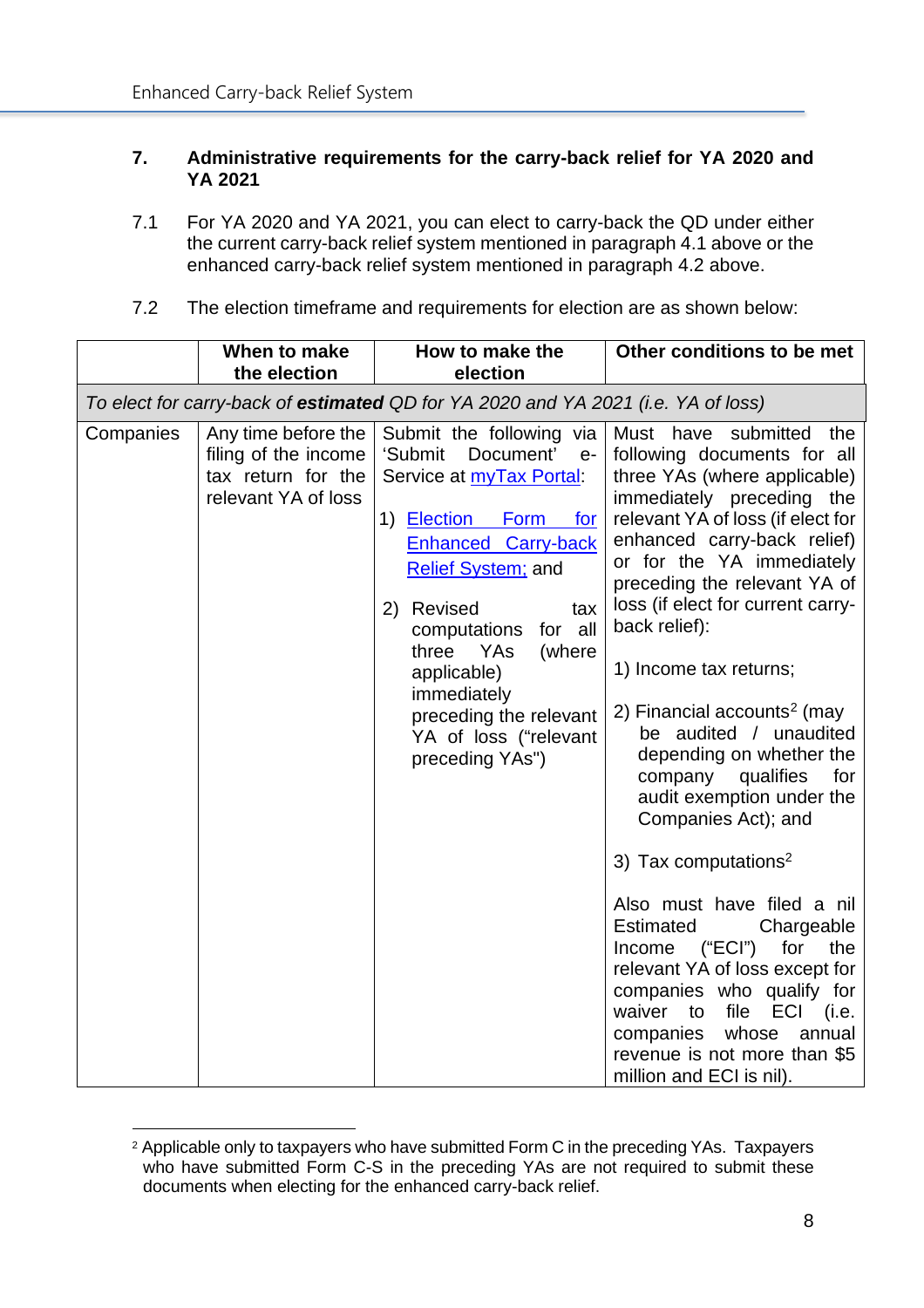|                     | When to make                                                                                   | How to make the                                                                                                                                                                                                                   | Other conditions to be met                                                                                                                                                                                                                                                                                                                                                                                                                 |  |  |  |
|---------------------|------------------------------------------------------------------------------------------------|-----------------------------------------------------------------------------------------------------------------------------------------------------------------------------------------------------------------------------------|--------------------------------------------------------------------------------------------------------------------------------------------------------------------------------------------------------------------------------------------------------------------------------------------------------------------------------------------------------------------------------------------------------------------------------------------|--|--|--|
|                     | the election                                                                                   | election                                                                                                                                                                                                                          |                                                                                                                                                                                                                                                                                                                                                                                                                                            |  |  |  |
| <b>Bodies</b><br>of |                                                                                                | Submit to<br><b>IRAS</b><br>the                                                                                                                                                                                                   | Must have submitted the                                                                                                                                                                                                                                                                                                                                                                                                                    |  |  |  |
| persons             |                                                                                                | prescribed<br>carry-back                                                                                                                                                                                                          | following documents, for all                                                                                                                                                                                                                                                                                                                                                                                                               |  |  |  |
| <b>Trustees</b>     |                                                                                                | relief election form <sup>3</sup> and<br>revised<br>the<br>tax                                                                                                                                                                    | three YAs (where applicable)<br>immediately preceding the                                                                                                                                                                                                                                                                                                                                                                                  |  |  |  |
| <b>Executors</b>    |                                                                                                | computations<br>for<br>the<br>relevant preceding YAs.                                                                                                                                                                             | relevant YA of loss (if elect for<br>enhanced carry-back relief)<br>or for the YA immediately<br>preceding the relevant YA of<br>loss (if elect for current carry-<br>back relief):                                                                                                                                                                                                                                                        |  |  |  |
|                     |                                                                                                |                                                                                                                                                                                                                                   | 1) Income tax returns; and                                                                                                                                                                                                                                                                                                                                                                                                                 |  |  |  |
|                     |                                                                                                |                                                                                                                                                                                                                                   | 2) Original audited / certified<br>statements of accounts                                                                                                                                                                                                                                                                                                                                                                                  |  |  |  |
| Individuals         |                                                                                                | Submit<br><b>IRAS</b><br>to<br>the<br>prescribed<br>carry-back<br>relief election form <sup>4</sup> and if<br>the business revenue is<br>\$500,000 or more, the<br>revised tax computations<br>for the relevant preceding<br>YAs. | Must have submitted the<br>following documents, for all<br><b>YAs</b><br>three<br>immediately<br>preceding the relevant YA of<br>loss (if elect for enhanced<br>carry-back relief) or for the<br>YA immediately preceding<br>the relevant YA of loss (if<br>elect for current carry-back<br>relief):<br>1) Income tax returns; and<br>2) If the business revenue is<br>\$500,000 or more, the<br>certified<br>statements<br>of<br>accounts |  |  |  |
|                     | To elect for carry-back of <b>actual</b> QD for YA 2020 and YA 2021 (i.e. YA of loss)          |                                                                                                                                                                                                                                   |                                                                                                                                                                                                                                                                                                                                                                                                                                            |  |  |  |
| Companies           | No later than the<br>time of filing the<br>income tax return<br>for the relevant YA<br>of loss | Indicate the election in the<br>Income Tax Return (Form<br>C) and tax computation<br>for the relevant YA of loss,<br>and submit them with the<br>financial accounts for the<br>relevant YA of loss (may<br>be audited / unaudited | Must have submitted<br>the<br>following documents for all<br>three YAs (where applicable)<br>immediately preceding<br>the<br>relevant YA of loss (if elect for<br>enhanced carry-back relief)<br>or for the YA immediately<br>preceding the relevant YA of                                                                                                                                                                                 |  |  |  |

<span id="page-11-0"></span><sup>&</sup>lt;sup>3</sup> The form for <u>Bodies of persons</u> an[d Trusts](https://www.iras.gov.sg/irashome/Quick-Links/Forms/Other-taxes-and-services/Trust/) to elect for the carry-back of estimated or actual QD for YA 2020 and YA 2021 is available on the IRAS' website.

<span id="page-11-1"></span><sup>&</sup>lt;sup>4</sup> The form for **Individuals** to elect for the carry-back of estimated or actual QD for YA 2020 and YA 2021 is available on the IRAS' website.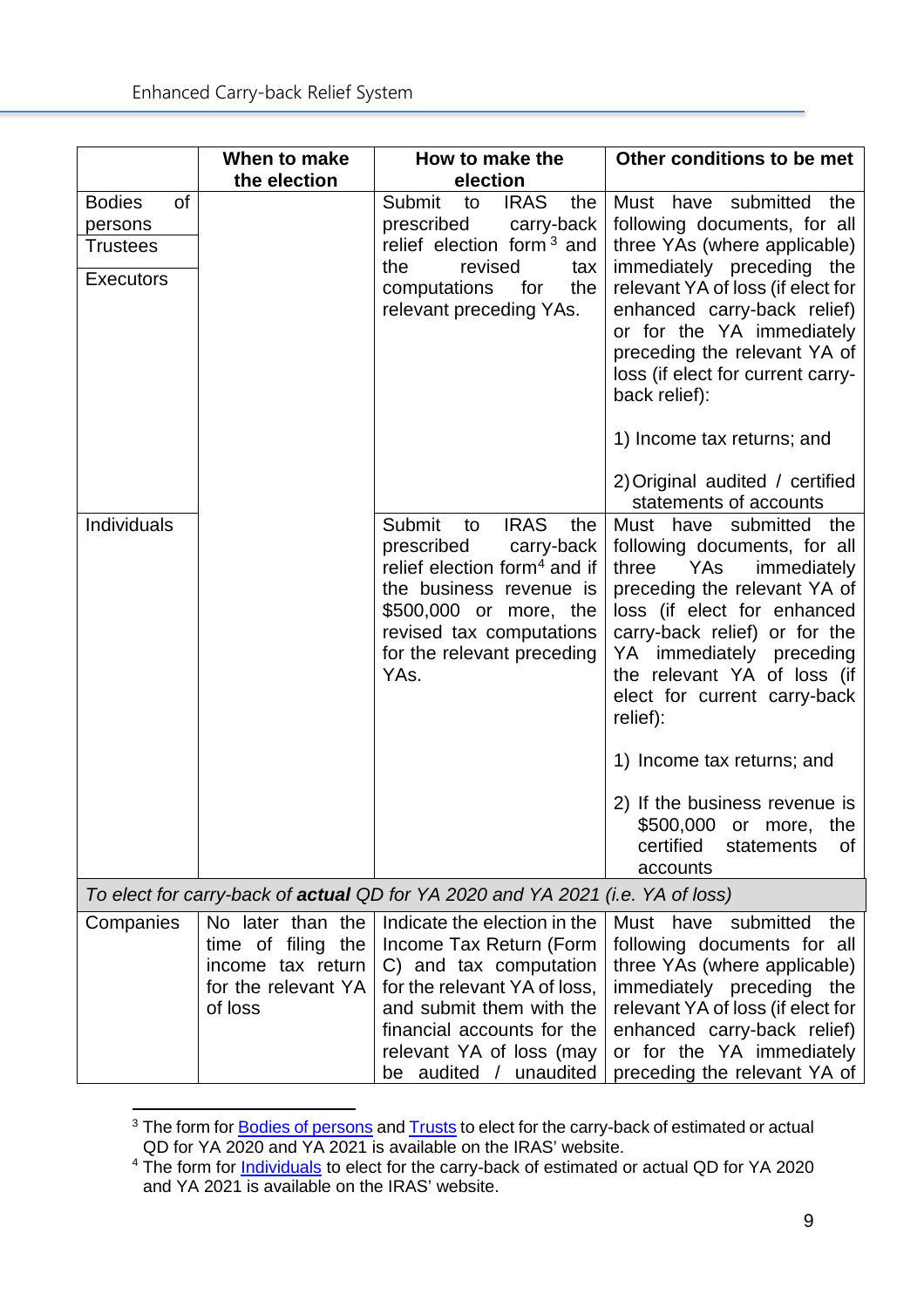|                                                                       | When to make<br>the election | How to make the<br>election                                                                                                                                                                                                                                                                                                                                                                                                                                                                                                                                                                                                                                                                                                       | Other conditions to be met                                                                                                                                                                                                                                                                                                                                                                               |
|-----------------------------------------------------------------------|------------------------------|-----------------------------------------------------------------------------------------------------------------------------------------------------------------------------------------------------------------------------------------------------------------------------------------------------------------------------------------------------------------------------------------------------------------------------------------------------------------------------------------------------------------------------------------------------------------------------------------------------------------------------------------------------------------------------------------------------------------------------------|----------------------------------------------------------------------------------------------------------------------------------------------------------------------------------------------------------------------------------------------------------------------------------------------------------------------------------------------------------------------------------------------------------|
|                                                                       |                              | depending on whether the<br>company qualifies<br>for<br>audit exemption under the<br>Companies<br>Act).<br>Companies that wish to<br>make the election cannot<br>use Form C-S.<br>Upon e-filing Form C,<br>companies are required to<br>submit the revised tax<br>computations<br>for<br>the<br>relevant preceding YAs<br>separately through the<br>"Submit Document"<br>$e-$<br>service found on<br>the<br>"Submit Document" page<br>where they would<br>be<br>directed to immediately<br>after e-filing their Form C.<br><b>The</b><br>document<br>type<br>"Revised<br>TC.<br>and<br>supporting schedules for<br>Loss-Carry back relief and<br>Income not previously<br>reported"<br>should<br>be<br>selected for this purpose. | loss (if elect for current carry-<br>back relief):<br>1) Income tax returns;<br>2) Financial accounts <sup>2</sup> (may<br>be audited / unaudited<br>depending on whether the<br>company qualifies<br>for<br>audit exemption under the<br>Companies Act); and<br>3) Tax computations <sup>2</sup>                                                                                                        |
| <b>Bodies</b><br>οf<br>persons<br><b>Trustees</b><br><b>Executors</b> |                              | Indicate the election using<br>the prescribed carry-back  <br>relief election form <sup>3</sup> and<br>submit the form, together<br>with the:<br>1) Income tax return for<br>the relevant YA of loss<br>2) Finalised set of tax<br>computation<br>and<br>financial accounts for<br>the relevant YA of loss;<br>and<br>3) Revised<br>tax<br>computations for the                                                                                                                                                                                                                                                                                                                                                                   | Must have submitted<br>the<br>following documents for all<br>three YAs (where applicable)<br>immediately preceding the<br>relevant YA of loss (if elect for<br>enhanced carry-back relief)<br>or for the YA immediately<br>preceding the relevant YA of<br>loss (if elect for current carry-<br>back relief):<br>1) Income tax returns; and<br>2) Original audited / certified<br>statements of accounts |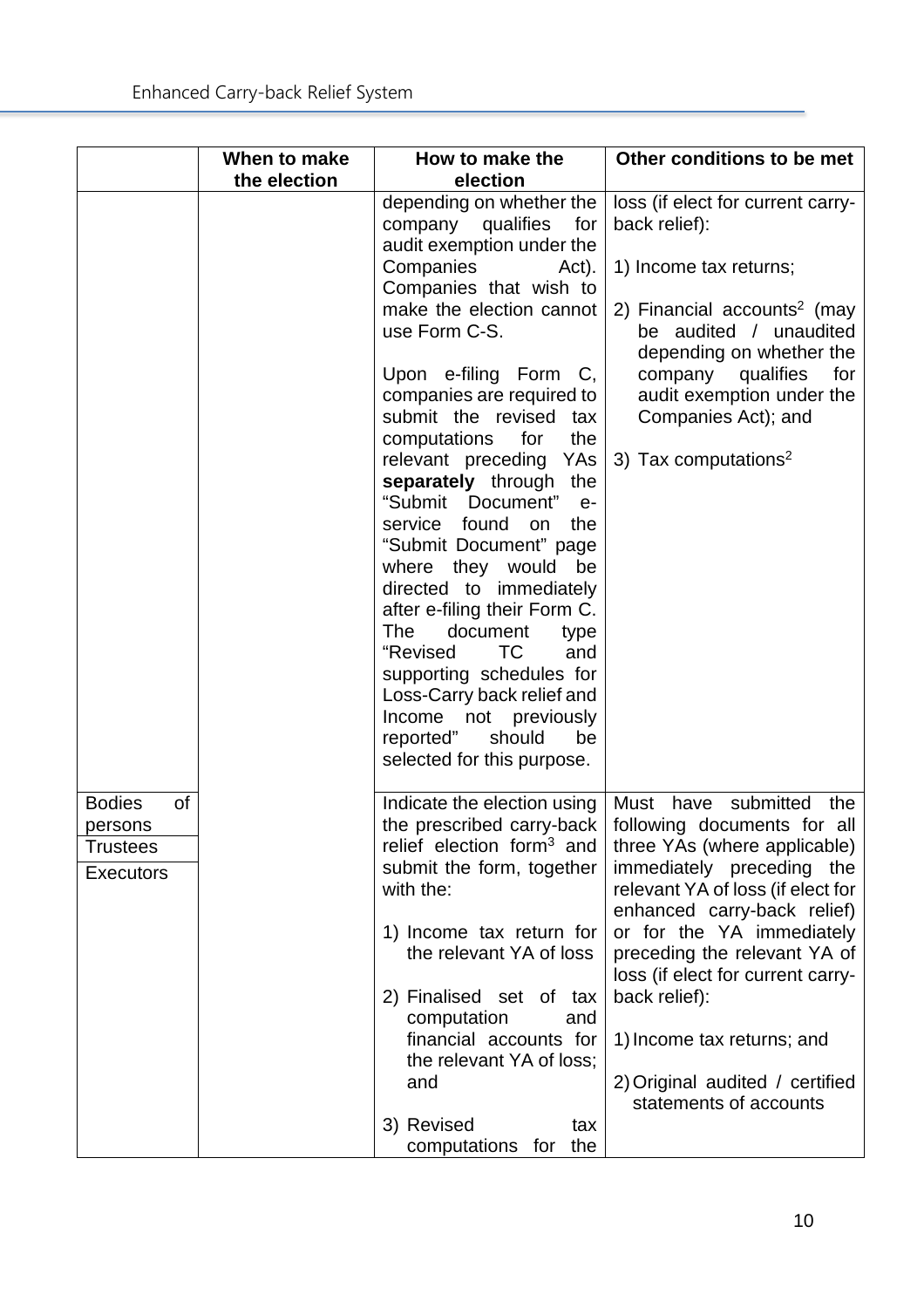|             | When to make                                                                                                             | How to make the                                                                                                                                                                                                                                                                                                                                                                                                                   | Other conditions to be met                                                                                                                                                                                                                                                                                                                                                                                                    |
|-------------|--------------------------------------------------------------------------------------------------------------------------|-----------------------------------------------------------------------------------------------------------------------------------------------------------------------------------------------------------------------------------------------------------------------------------------------------------------------------------------------------------------------------------------------------------------------------------|-------------------------------------------------------------------------------------------------------------------------------------------------------------------------------------------------------------------------------------------------------------------------------------------------------------------------------------------------------------------------------------------------------------------------------|
|             | the election                                                                                                             | election                                                                                                                                                                                                                                                                                                                                                                                                                          |                                                                                                                                                                                                                                                                                                                                                                                                                               |
|             |                                                                                                                          | relevant<br>preceding<br>YAs.                                                                                                                                                                                                                                                                                                                                                                                                     |                                                                                                                                                                                                                                                                                                                                                                                                                               |
| Individuals | No later than 30<br>days from the date<br>of service of notice<br>of assessment for<br>the relevant YA of<br>loss on you | Indicate election using the<br>prescribed<br>carry-back<br>relief election form <sup>4</sup> and<br>submit the form, together<br>with the:<br>1) Income tax return for<br>the relevant YA of loss;<br>and<br>2) If the business revenue<br>is \$500,000 or more,<br>the:<br>Certified statement<br>a.<br>of accounts and<br>tax computation for<br>the relevant YA of<br>loss; and<br>Revised<br>b.<br>tax<br>for<br>computations | Must have submitted<br>the<br>following documents, for all<br>three YAs<br>immediately<br>preceding the relevant YA of<br>loss (if elect for enhanced<br>carry-back relief) or for YA<br>immediately preceding the<br>relevant YA of loss (if elect for<br>current carry-back relief):<br>1) Income tax returns; and<br>2) If the business revenue is<br>\$500,000 or more, the<br>certified<br>statements<br>of.<br>accounts |
|             |                                                                                                                          | relevant<br>the<br>preceding YAs                                                                                                                                                                                                                                                                                                                                                                                                  |                                                                                                                                                                                                                                                                                                                                                                                                                               |

- 7.3 For loss carry-back relief based on a share of estimated or actual QD of the trade, business, profession or vocation carried on through a partnership (including LP and LLP), the precedent partner must have submitted the certified statement of accounts and tax computation for the relevant YA of loss showing your share of CA / loss from the partnership when you make the election. Provisional statement of accounts and tax computation may be submitted by the precedent partner if the documents have not been finalised when you make the election. The precedent partner of an LLP / LP is also required to state the equity partner's contributed capital as at the end of the accounting period of the relevant YA of loss.
- 7.4 The election once made, for either the enhanced carry-back relief or current carry-back relief, is irrevocable.
- 7.5 Before you make the election, you are advised to take into account the amount of tax rebates, tax exemptions and / or other related considerations applicable to you in the relevant YAs to evaluate whether the current carryback relief or the enhanced carry-back relief is more beneficial to you.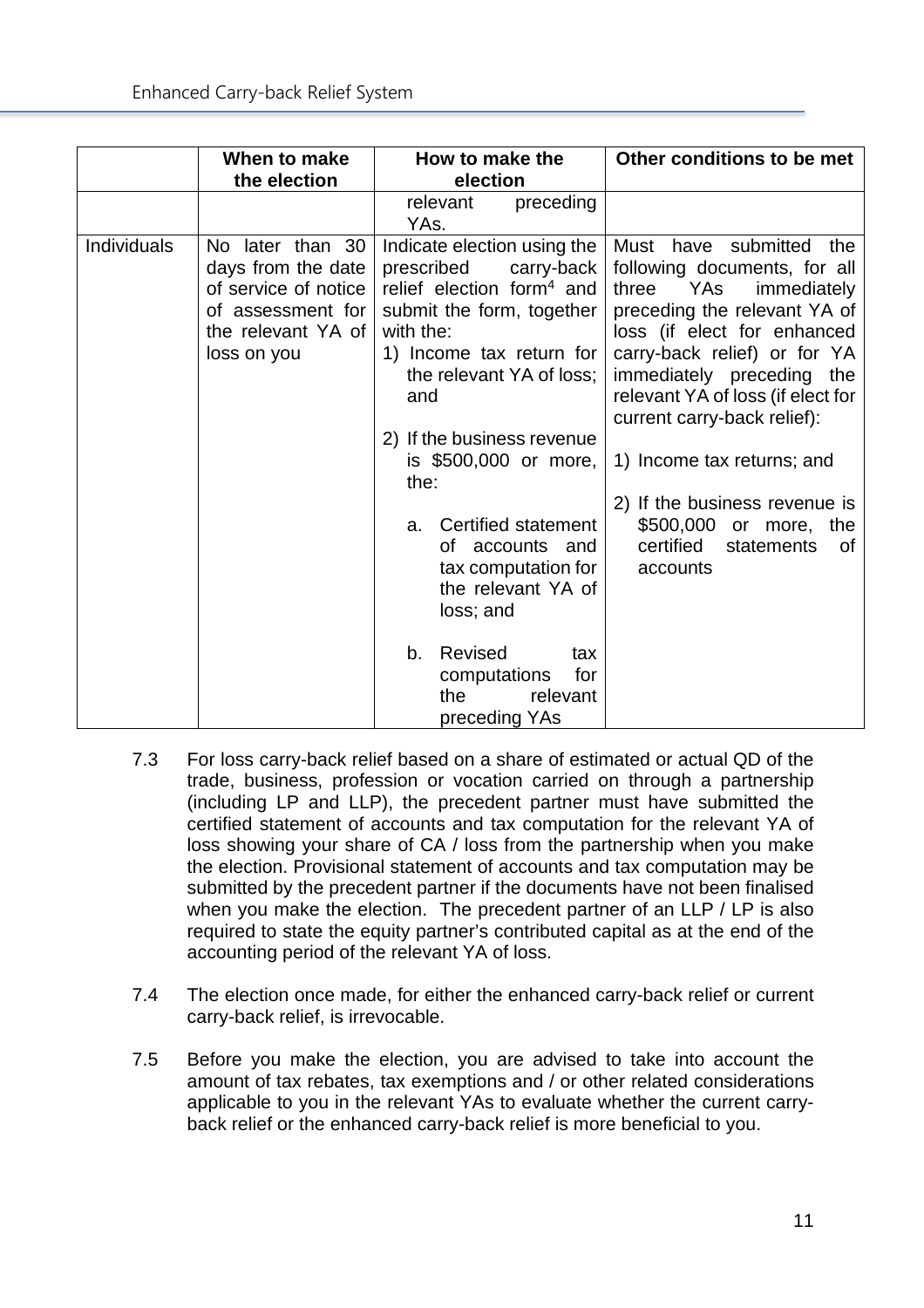- 7.6 If you have made an election after the 2020 Budget Statement but before 8 May 2020, you are allowed to make a one-time revision to your election for the enhanced carry-back relief to the current carry-back relief by submitting a covering letter and the relevant documents to IRAS as detailed in paragraphs 7.2 and 7.3 for the Comptroller of Income Tax ("CIT")'s consideration.
- 7.7 Once you have submitted the prescribed carry-back relief election form, the CIT will not accept any revision to the estimated QD until the actual filing of the income tax return (except in the case mentioned in paragraph 7.6). You are not required to submit another carry-back relief election form when you submit your income tax return. However, you are required to show the actual QD in your tax computation.

#### <span id="page-14-0"></span>**8. Refund of excess tax**

- 8.1 Subject to the conditions listed in paragraphs 7.2 and 7.3 above, the CIT will revise the assessment(s) and refund the tax for the relevant preceding YA(s) to which the QD are carried back, within three months from the date you submit the election for the carry-back relief.
- 8.2 If there is any tax owing by you (including that for other tax types, e.g. property tax), the amount of tax to be refunded to you is the net amount after deducting your outstanding tax liabilities.

#### <span id="page-14-1"></span>**9. Time limit for CIT to raise additional assessments**

- 9.1 If the CIT discovers that the amount of QD carried back and deducted against your assessable income of any preceding YA was excessive, the CIT would make an additional assessment for the relevant YA of loss (to reduce the amount of QD) and for the relevant preceding YAs in which the QD was utilised, by 31 December 2024 (where QD of YA 2020 is used to set-off the assessable income of the relevant preceding YAs) and 31 December 2025 (where QD of YA 2021 is used to set-off the assessable income of the relevant preceding YAs).
- 9.2 To illustrate:

You have carried back your trade loss of \$80,000 for YA 2020 to be deducted against your assessable income for YA 2017. The trade loss is subsequently reduced to \$57,000. CIT would:

- a. Revise the assessment for YA 2020 (to reduce the amount of the loss); and
- b. Raise an additional assessment for YA 2017 (in respect of \$23,000 over allowed) by 31 December 2024.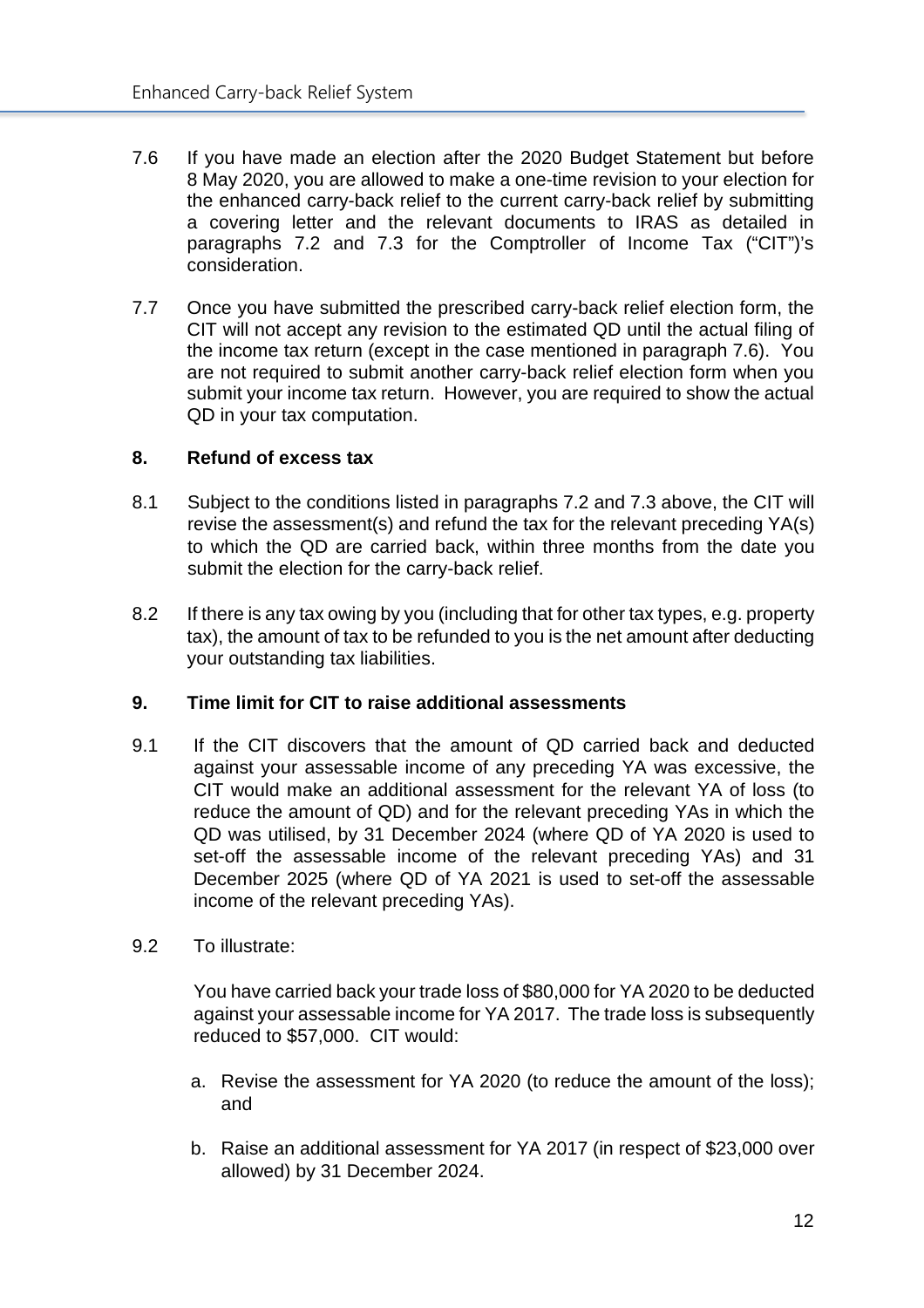## <span id="page-15-0"></span>**10. Contact information**

10.1 If you have any enquiries or need clarification on this e-Tax Guide, please call:

1800-3568 300 (Individual Income Tax)

1800-3568 622 (Corporate Income Tax)

6351 3883 (Taxation of Body of Persons)

6351 3363 (Taxation of Trust / Estate)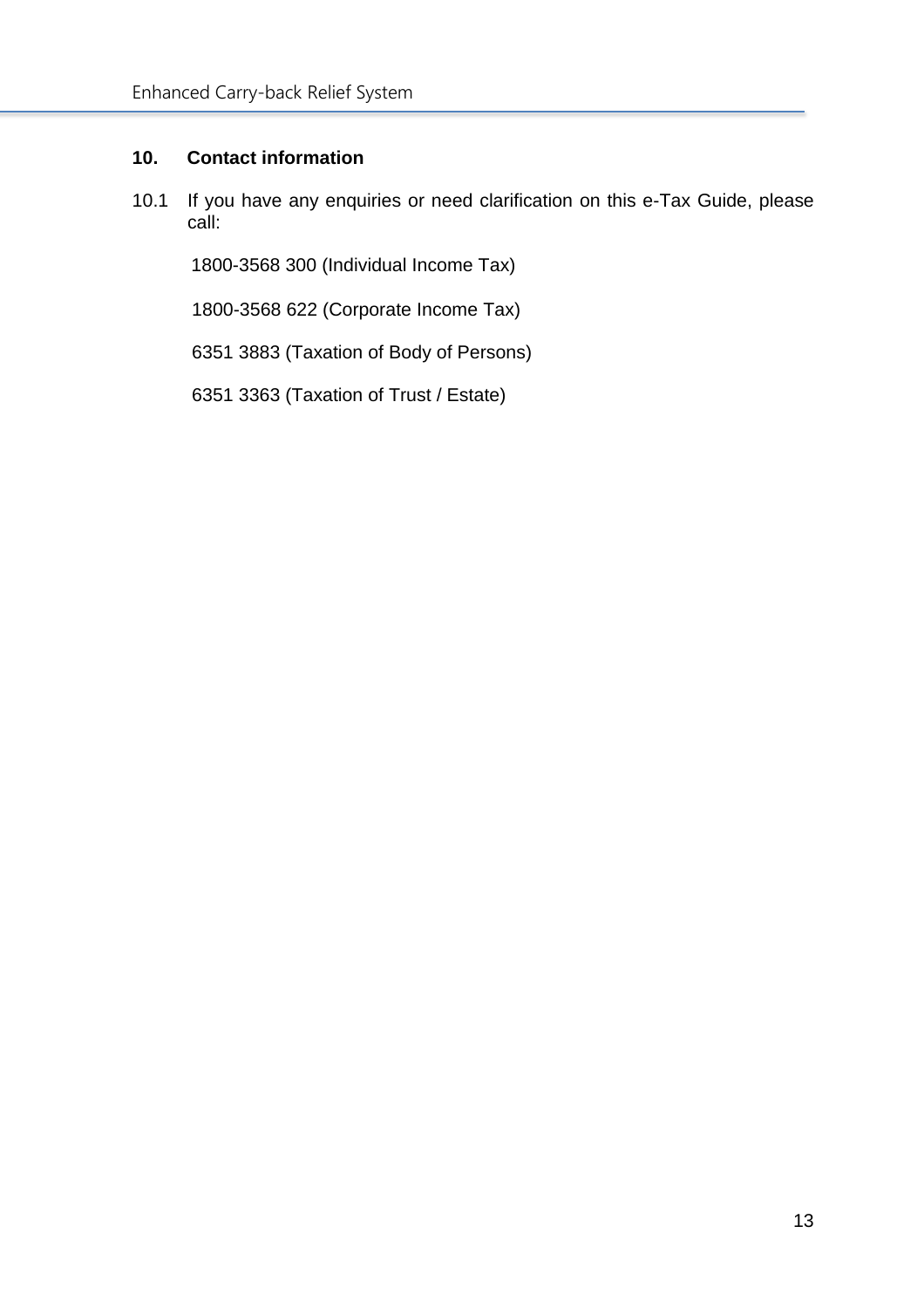# <span id="page-16-0"></span>**11. Updates and amendments**

|                | Date of amendment |           | <b>Amendments made</b>                                                                                                                                                                                                                                                                               |
|----------------|-------------------|-----------|------------------------------------------------------------------------------------------------------------------------------------------------------------------------------------------------------------------------------------------------------------------------------------------------------|
| 1              | 8 May 2020        | ٠         | Updated paragraph 1.1 to refer to the<br>revised e-Tax Guide on Carry-back<br>Relief System published on 8 May 2020                                                                                                                                                                                  |
|                |                   |           | Updated paragraphs 2.1 to 2.3, 4.2 and<br>section 7 to clarify that:                                                                                                                                                                                                                                 |
|                |                   |           | taxpayers can elect to carry-back<br>the estimated or actual amount of<br>QD under either the enhanced<br>carry-back relief system or current<br>carry-back relief system for YA<br>2020; and                                                                                                        |
|                |                   |           | taxpayers can revise their election if<br>they had made an election after the<br>2020 Budget Statement but prior to<br>8 May 2020 as stated in paragraph<br>7.6                                                                                                                                      |
|                |                   |           | Updated footnote 2 to clarify the<br>documents not required for submission<br>by taxpayers who had filed Form C-S                                                                                                                                                                                    |
|                |                   |           | Updated paragraphs 3.1 and 6.1 to<br>remove reference made to spousal<br>transfer which has been phased out<br>with effect from YA 2016                                                                                                                                                              |
|                |                   |           | Consequential editorial amendments<br>made to paragraphs 5.1 and 8.1                                                                                                                                                                                                                                 |
| $\overline{2}$ | 3 Dec 2020        | $\bullet$ | Updated the administrative procedures<br>for companies that elect for carry-back<br>of actual QD for YA 2020 in paragraph<br>7.2.                                                                                                                                                                    |
| 3              | 5 Mar 2021        |           | Updated the following paragraphs and<br>section to incorporate the extension of<br>the enhanced carry-back relief system<br>to the QD for YA 2021, as announced<br>in the 2021 Budget Statement:<br>Paragraph 1.2<br>Section 2<br>Paragraph 3.6<br>Paragraphs 4.2, 4.4, 4.5<br>Paragraphs 5.1 to 5.5 |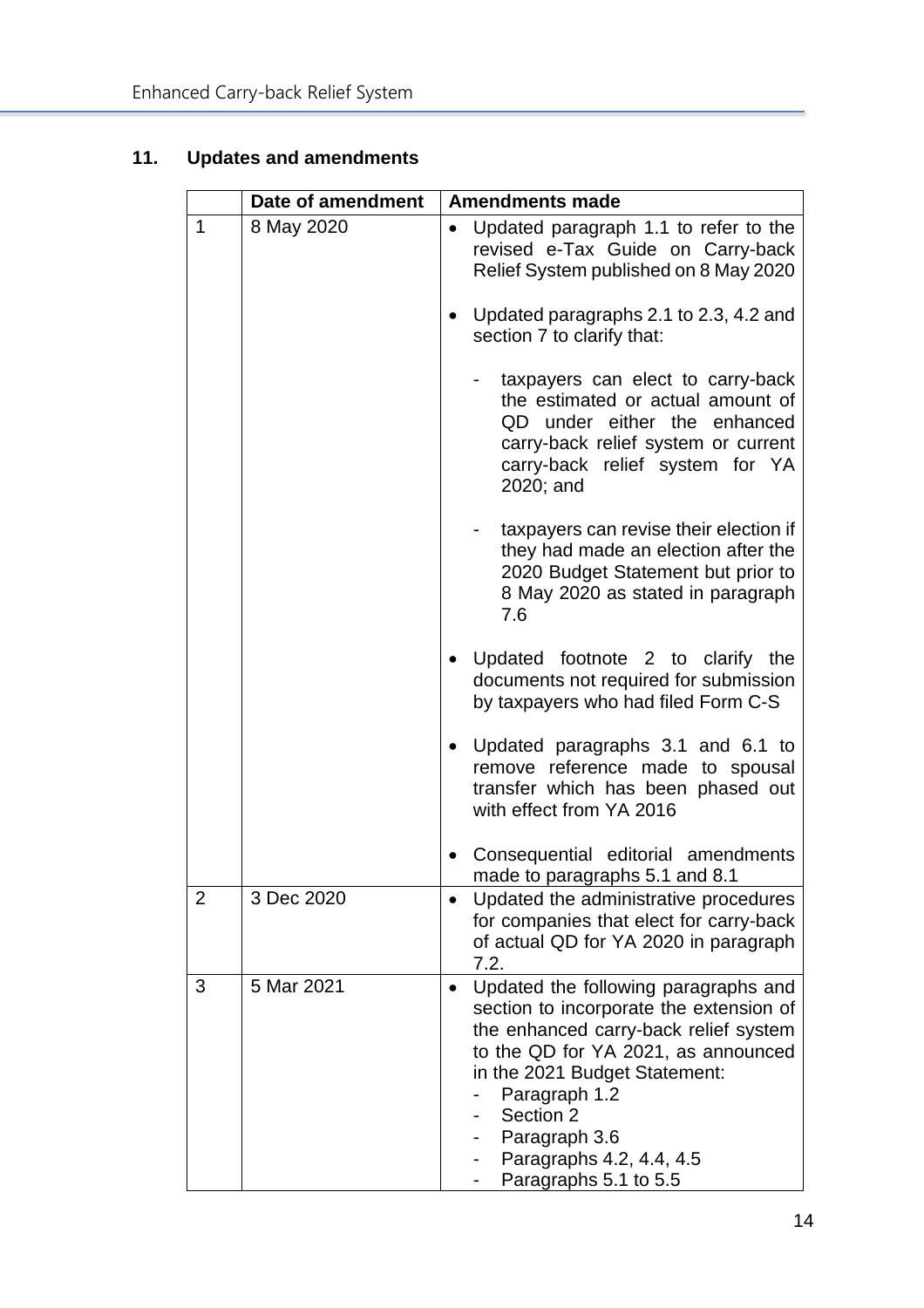| - Paragraph 6.2         |
|-------------------------|
| - Paragraphs 7.1 to 7.3 |
| - Paragraph 9.1         |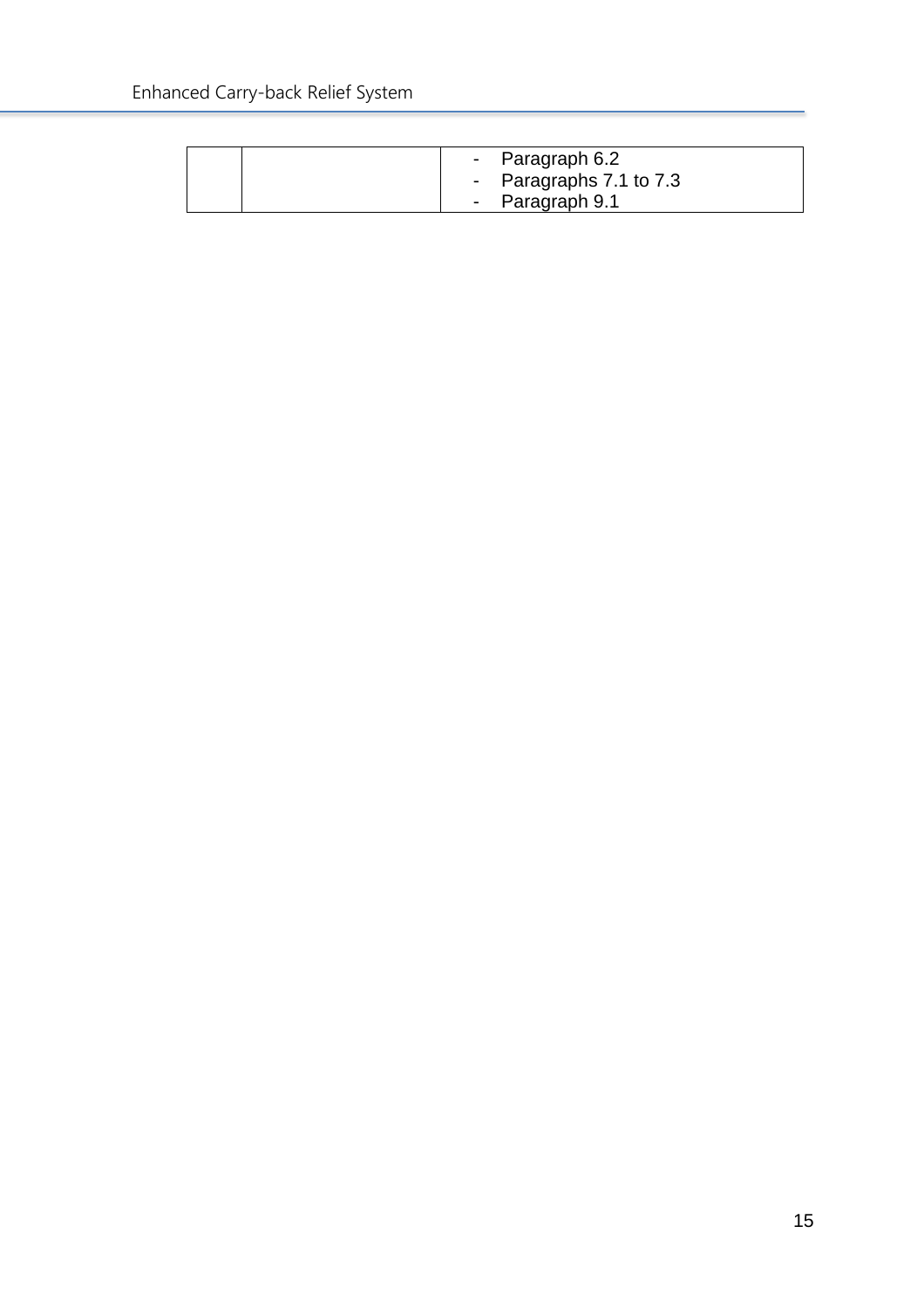#### <span id="page-18-0"></span>**Annex A – Illustration of how the amount of QD to be carried back from YA 2020 is determined for a company**

- 1. ABC Pte Ltd has unabsorbed CA and trade loss for YA 2020 and has claimed for enhanced carry-back relief to carry-back QD from YA 2020 to YAs 2017, 2018 and 2019.
- 2. ABC Pte Ltd has normal chargeable income and investment allowance. It has paid tax of \$3,867.50 for YA 2017 and \$4,335.00 for YA 2018.
- 3. ABC Pte Ltd's accounting year end is 31 Dec.
- 4. Assume the same business test and the shareholding tests are satisfied and none of the relevant YAs (i.e. YAs 2017 to 2020) falls within its first three YAs of incorporation.

#### **Tax computations of ABC Pte Ltd for YAs 2017 to 2020**

|                                                                                                                                                                                                                 | <b>YA 2020</b>       |                                         |  |
|-----------------------------------------------------------------------------------------------------------------------------------------------------------------------------------------------------------------|----------------------|-----------------------------------------|--|
|                                                                                                                                                                                                                 | \$                   | \$                                      |  |
| <b>Trade</b><br>Adjusted profit before CA                                                                                                                                                                       |                      | $\Omega$                                |  |
| Less: Unabsorbed CA b/f - YA 2019<br>Current year CA - YA 2020                                                                                                                                                  | (50,000)<br>(11,000) | (61,000)                                |  |
| Other income<br>Rental                                                                                                                                                                                          |                      | 24,000                                  |  |
|                                                                                                                                                                                                                 |                      | (37,000)                                |  |
| Less: CA carried back to YA 2017 <sup>5</sup>                                                                                                                                                                   |                      | 11,000                                  |  |
| Unabsorbed CA c/f - YA 2019 <sup>6</sup>                                                                                                                                                                        |                      | (26,000)                                |  |
| Current year adjusted trade loss<br>Add: Unabsorbed losses brought forward - YA 2019 <sup>6</sup><br>Less: Current year loss carried back to YA 2017 <sup>5</sup><br>Current year loss carried back to YA 20187 |                      | (190,000)<br>(2,000)<br>85,000<br>4,000 |  |
| Unabsorbed losses c/f (includes YA 2019 losses b/f of<br>$$2,000^6$$                                                                                                                                            |                      | (103,000)                               |  |
| Unutilised investment allowance for YA 2020 c/f <sup>8</sup>                                                                                                                                                    |                      | (25,000)                                |  |
| Chargeable income                                                                                                                                                                                               |                      |                                         |  |
| Tax thereon                                                                                                                                                                                                     |                      | 0.00                                    |  |

<span id="page-18-1"></span><sup>5</sup> Per order of carry-back in paragraphs 5.1 to 5.3 above. QD restricted to the assessable income for YA 2017.

<span id="page-18-2"></span><sup>6</sup> Unabsorbed CA and losses brought forward from prior years cannot be carried back.

<span id="page-18-4"></span><sup>8</sup> Investment allowance is not eligible for carry back.

<span id="page-18-3"></span><sup>7</sup> Total QD restricted to \$100,000 available for carry-back from YA 2020 (CA of \$11,000 + Loss of \$85,000 + Loss of \$4,000).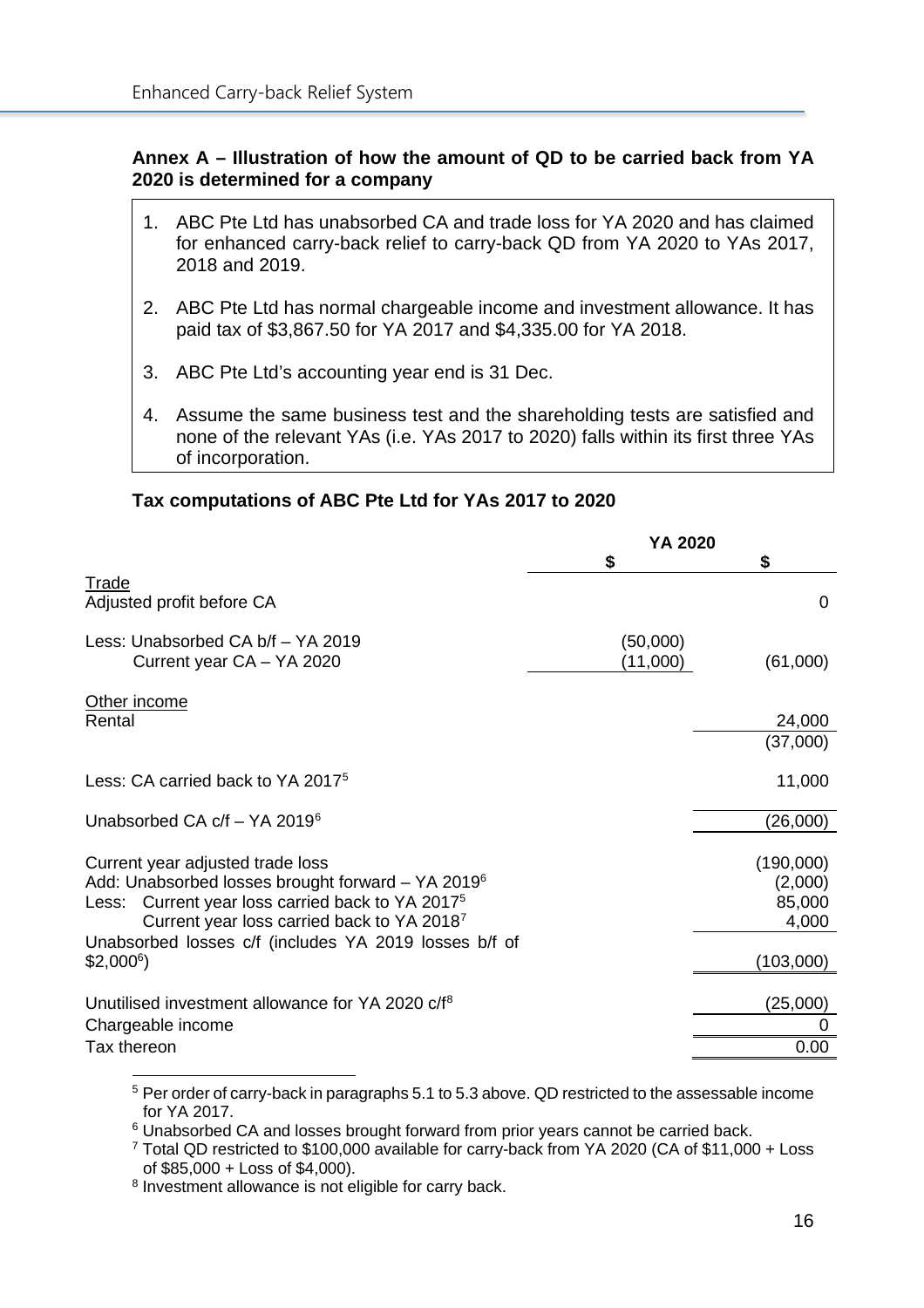|                                               | <b>Original Assessment</b><br>(before carry-back is<br>allowed) |            | <b>Revised</b><br>assessment (after<br>carry-back is<br>allowed) |            |
|-----------------------------------------------|-----------------------------------------------------------------|------------|------------------------------------------------------------------|------------|
|                                               | \$                                                              | \$         | \$                                                               | \$         |
| Trade                                         |                                                                 |            |                                                                  |            |
| Adjusted profit before CA                     | 148,000                                                         |            | 148,000                                                          |            |
| Less: Current year CA                         | (40,000)                                                        | 108,000    | (40,000)                                                         | 108,000    |
| Other income                                  |                                                                 |            |                                                                  |            |
| Rental                                        |                                                                 | 28,000     |                                                                  | 28,000     |
|                                               |                                                                 | 136,000    |                                                                  | 136,000    |
| Less: Investment allowance                    |                                                                 | (40,000)   |                                                                  | (40,000)   |
|                                               |                                                                 | 96,000     |                                                                  | 96,000     |
| Less: CA carried back from YA 20207/9         |                                                                 |            | (11,000)                                                         |            |
| Loss carried back from YA 2020 <sup>7/9</sup> |                                                                 |            | (85,000)                                                         | (96,000)   |
| Less: Exempt amount <sup>10</sup>             |                                                                 | (50, 500)  |                                                                  | $\Omega$   |
| Chargeable income<br>(after<br>deducting      |                                                                 |            |                                                                  |            |
| exempt amount)                                |                                                                 | 45,500     |                                                                  | $\Omega$   |
|                                               |                                                                 |            |                                                                  |            |
| Tax thereon @ 17%                             |                                                                 | 7,735.00   |                                                                  | 0.00       |
| Less: 50% CIT<br>rebate<br>(capped)<br>at     |                                                                 |            |                                                                  |            |
| \$25,000                                      |                                                                 | (3,867.50) |                                                                  | 0.00       |
| Tax payable                                   |                                                                 | 3,867.50   |                                                                  | 0.00       |
| Less: Tax previously assessed                 |                                                                 |            |                                                                  | (3,867.50) |
| Tax to be discharged                          |                                                                 |            |                                                                  | (3,867.50) |

<sup>9</sup> Under the enhanced carry-back relief system.

<span id="page-19-1"></span><span id="page-19-0"></span>

| <sup>10</sup> On the first $$10,000$ (75% of the income) | \$7,500  |
|----------------------------------------------------------|----------|
| On the next \$86,000 (50% of the income)                 | \$43,000 |
| Exempt amount                                            | \$50,500 |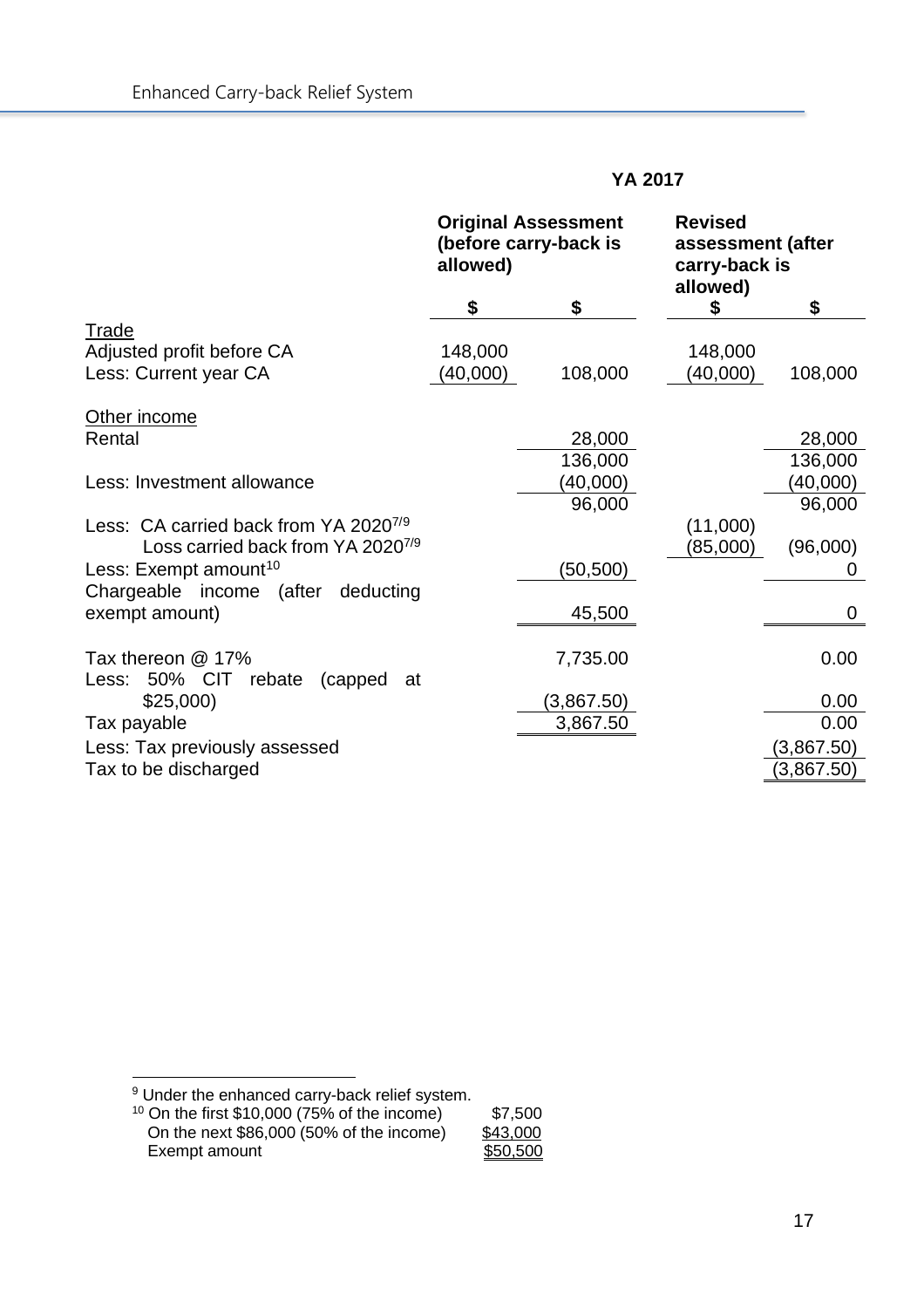|                                                                                                                                                         | <b>Original Assessment</b><br>(before carry-back is<br>allowed <sup>9</sup> ) |                                    | <b>Revised assessment</b><br>(after carry-back is<br>allowed <sup>9</sup> ) |                                                              |
|---------------------------------------------------------------------------------------------------------------------------------------------------------|-------------------------------------------------------------------------------|------------------------------------|-----------------------------------------------------------------------------|--------------------------------------------------------------|
|                                                                                                                                                         | \$                                                                            | \$                                 | \$                                                                          | \$                                                           |
| <b>Trade</b><br>Adjusted profit before CA<br>Less: Current year CA                                                                                      | 210,000<br>(40,000)                                                           | 170,000                            | 210,000<br>(40,000)                                                         | 170,000                                                      |
| Other income<br>Rental<br>Less: CA carried back from YA 2019 <sup>11</sup><br>Loss carried back from YA 2020 <sup>7/9</sup>                             |                                                                               | 20,000<br>190,000<br>(100,000)     |                                                                             | 20,000<br>190,000<br>(100,000)<br>(4,000)                    |
| Chargeable<br>income<br>(before<br>exempt<br>amount)<br>Less: Exempt amount <sup>12/13</sup><br>Chargeable income (after<br>deducting<br>exempt amount) |                                                                               | 90,000<br>(47,500)<br>42,500       |                                                                             | 86,000<br>(45,500)<br>40,500                                 |
| Tax thereon @ 17%<br>Less: 40% CIT<br>rebate<br>(capped<br>at<br>\$15,000<br>Tax payable<br>Less: Tax previously assessed<br>Tax to be discharged       |                                                                               | 7,225.00<br>(2,890.00)<br>4,335.00 |                                                                             | 6,885.00<br>(2,754.00)<br>4,131.00<br>(4,335.00)<br>(204.00) |

<sup>11</sup> Under the current carry-back relief system. QD is capped at \$100,000.

- <span id="page-20-2"></span><span id="page-20-1"></span><span id="page-20-0"></span><sup>12</sup> On the first \$10,000 (75% of the income) \$7,500 On the next \$80,000 (50% of the income) <u>\$40,000</u> Exempt amount \$47,500
	- <sup>13</sup> On the first \$10,000 (75% of the income) \$7,500<br>On the next \$76,000 (50% of the income) \$38,000 On the next \$76,000 (50% of the income)<br>Exempt amount \$45,500 Exempt amount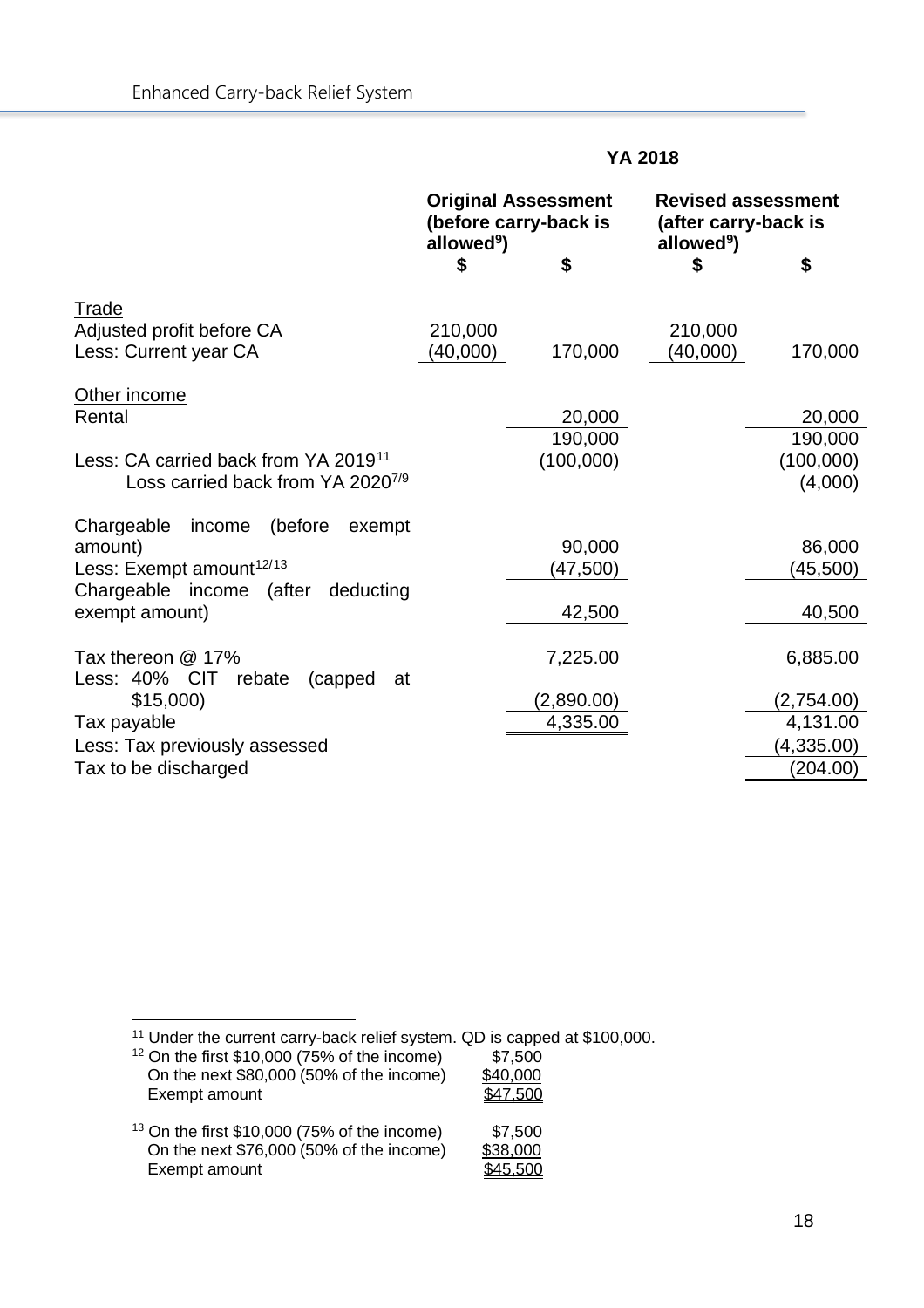|                                                     | <b>Original Assessment</b><br>(before carry-back is<br>allowed <sup>9</sup> ) | \$                      | <b>Revised assessment</b><br>(after carry-back is<br>allowed <sup>9</sup> )<br>S | \$ |
|-----------------------------------------------------|-------------------------------------------------------------------------------|-------------------------|----------------------------------------------------------------------------------|----|
| Trade<br>Adjusted profit before CA                  | 0                                                                             |                         |                                                                                  |    |
| Less: Current year CA                               |                                                                               | $(170,000)$ $(170,000)$ | <b>NO CHANGE</b>                                                                 |    |
| Other income                                        |                                                                               |                         | <b>SINCE NO</b>                                                                  |    |
| Rental                                              |                                                                               | 20,000                  | <b>ASSESSABLE</b>                                                                |    |
|                                                     |                                                                               | (150,000)               | <b>INCOME</b>                                                                    |    |
| Less: CA carried back to YA 2018 <sup>11</sup>      |                                                                               | 100,000                 |                                                                                  |    |
| Unabsorbed CA c/f                                   |                                                                               | (50,000)                |                                                                                  |    |
| Current year adjusted trade loss c/f                |                                                                               | (2,000)                 |                                                                                  |    |
| Chargeable<br>(after<br>income<br>exempt<br>amount) |                                                                               | 0                       |                                                                                  |    |
| Tax thereon                                         |                                                                               | 0.00                    |                                                                                  |    |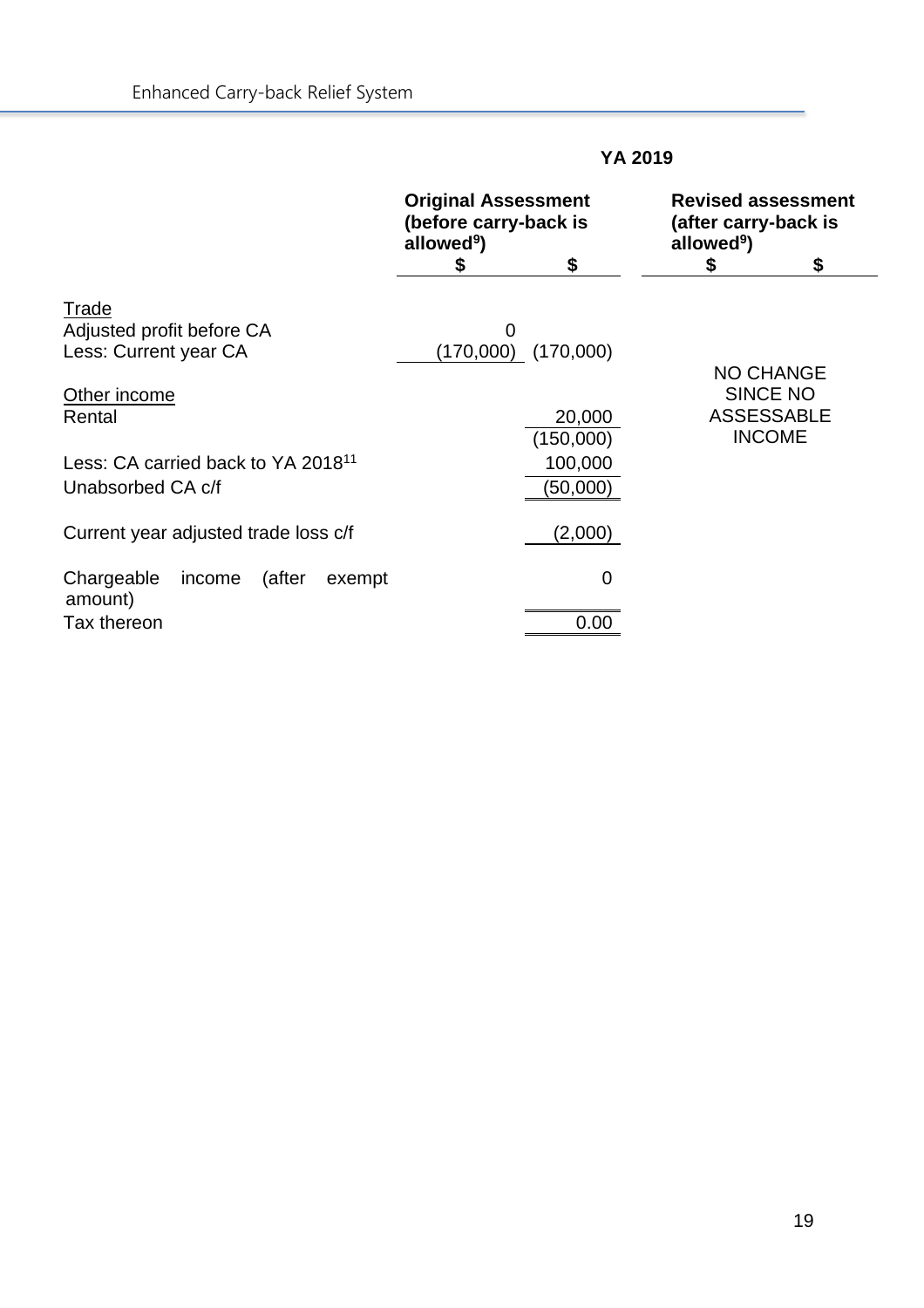#### <span id="page-22-0"></span>**Annex B – Illustration of how the amount of QD to be carried back from YA 2020 is determined for an individual**

- 1. Mr Lim has only one source of trade income from his sole-proprietorship. He also derived employment income and rental income for YA 2020. He is 40 years old.
- 2. He has unabsorbed CA and trade losses for YA 2020 from his soleproprietorship.
- 3. His sole proprietorship business' accounting year end is 31 Dec.
- 4. He has made a claim for enhanced carry-back relief for YA 2020.
- 5. Assume the same business test is satisfied for YAs 2017 to 2020.

| Tax computations of Mr Lim for YAs 2017 to 2020                                                                                                                        | YA 2020                   |                                        |
|------------------------------------------------------------------------------------------------------------------------------------------------------------------------|---------------------------|----------------------------------------|
|                                                                                                                                                                        | \$                        | \$                                     |
| <b>Trade: Sole-proprietorship business</b><br>Adjusted profit before CA<br>Less: Current year CA                                                                       | (55,000)                  | (55,000)                               |
| Other income<br>Employment<br>Rental<br>Less: CA carried back to YA 2017 <sup>14/15</sup><br>Unabsorbed CA c/f                                                         |                           | 24,000<br>12,000<br>(19,000)<br>19,000 |
| Sole-proprietorship business<br>Current year adjusted trade loss<br>Less: Loss carried back to YA 2017<br>Loss carried back to YA 2018<br>Loss carried back to YA 2019 | 47,000<br>30,000<br>4,000 | (140,000)<br>81,00014/15               |
| Unabsorbed loss c/f                                                                                                                                                    |                           | (59,000)                               |
| Chargeable income<br>Tax thereon                                                                                                                                       |                           | 0.00                                   |

#### <span id="page-22-1"></span><sup>14</sup> Maximum YA 2020 QD available to Mr Lim for carry-back is \$100,000 (CA of \$19,000 + Loss of \$81,000).

<span id="page-22-2"></span><sup>&</sup>lt;sup>15</sup> As Mr Lim has elected for enhanced carry-back relief, the full amount of \$100,000 must be carried back and set-off against his assessable income in the preceding YAs first, notwithstanding that for each of YAs 2017 to 2019, he has personal reliefs to set-off against his assessable income.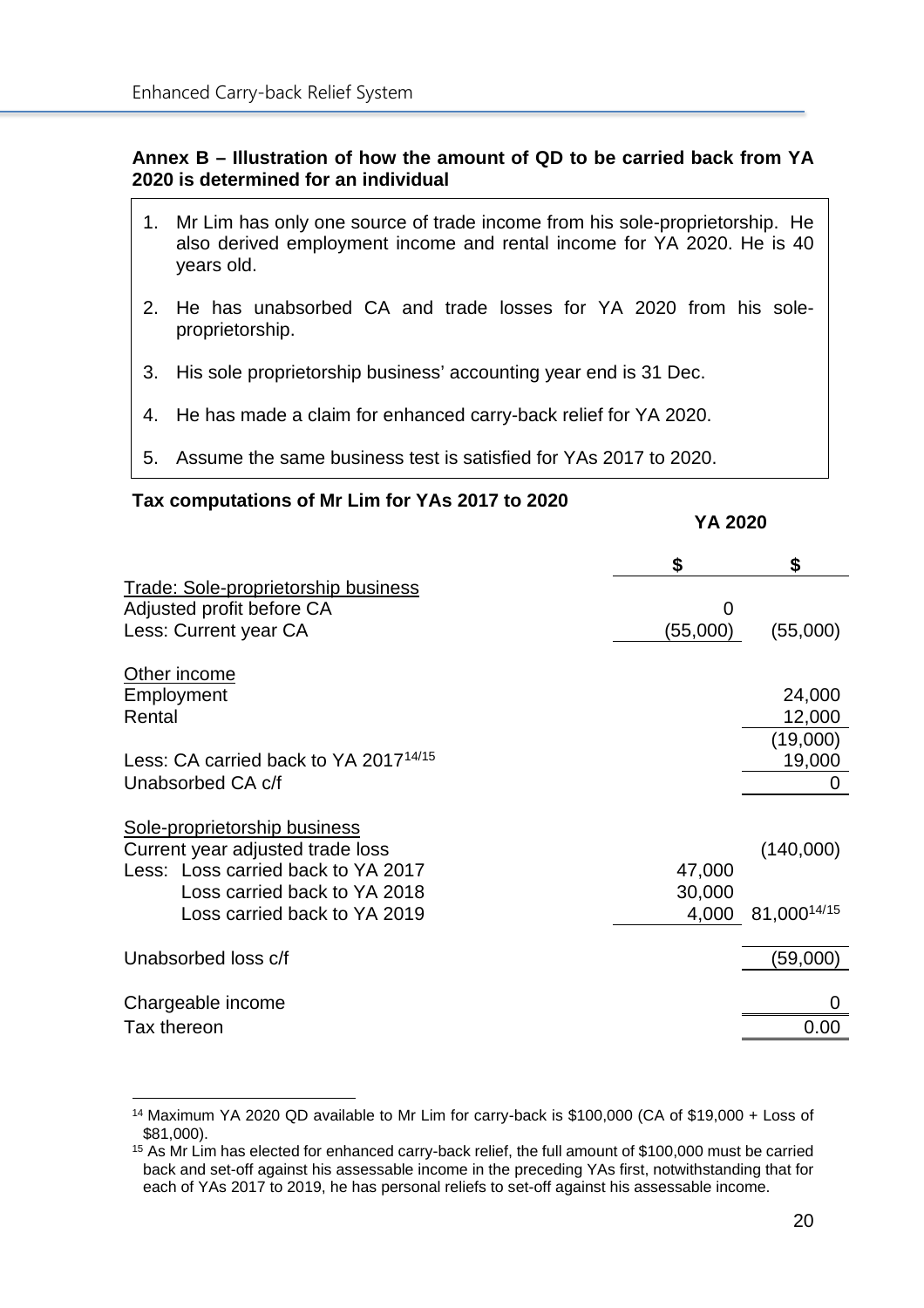|                                                                                        | <b>Original Assessment</b><br>(before carry-back is<br>allowed <sup>9</sup> ) |            | <b>Revised assessment</b><br>(after carry-back is<br>allowed <sup>9</sup> ) |                         |
|----------------------------------------------------------------------------------------|-------------------------------------------------------------------------------|------------|-----------------------------------------------------------------------------|-------------------------|
|                                                                                        | \$                                                                            | \$         | \$                                                                          | \$                      |
| Trade: Sole-proprietorship business                                                    |                                                                               |            |                                                                             |                         |
| Adjusted profit before CA                                                              | 62,000                                                                        |            | 62,000                                                                      |                         |
| Less: Current year CA                                                                  | (35,000)                                                                      | 27,000     | (35,000)                                                                    | 27,000                  |
| Other income                                                                           |                                                                               |            |                                                                             |                         |
| Employment                                                                             |                                                                               | 18,000     |                                                                             | 18,000                  |
| Rental                                                                                 |                                                                               | 21,000     |                                                                             | 21,000                  |
|                                                                                        |                                                                               | 66,000     |                                                                             | 66,000                  |
| Less: CA carried back from YA 2020 <sup>14/15</sup><br>back<br>from<br>carried<br>Loss |                                                                               |            | (19,000)                                                                    |                         |
| YA 202014/15                                                                           |                                                                               | 0          | (47,000)                                                                    | (66,000)                |
| Assessable income<br>Less: Personal reliefs                                            |                                                                               | 66,000     |                                                                             | $\Omega$                |
| Earned income<br><b>CPF</b><br>contributions<br>self-<br>by                            | (1,000)                                                                       |            | $0^{16}$                                                                    |                         |
| employed<br><b>CPF</b><br>employee<br>Compulsory                                       | (4,000)                                                                       |            | $0^{17}$                                                                    |                         |
| contribution                                                                           | (3,600)                                                                       | (8,600)    | (3,600)                                                                     | (3,600)                 |
| Chargeable income                                                                      |                                                                               | 57,400     |                                                                             | 0                       |
|                                                                                        |                                                                               |            |                                                                             |                         |
| Tax thereon<br>Less: 20% personal tax rebate (capped at                                |                                                                               | 1,768.0018 |                                                                             | 0.00                    |
| \$500)                                                                                 |                                                                               | (353.60)   |                                                                             |                         |
| Tax payable                                                                            |                                                                               | 1,414.40   |                                                                             |                         |
| Less: Tax previously assessed<br>Tax to be discharged                                  |                                                                               |            |                                                                             | (1, 414.40)<br>1,414.40 |
|                                                                                        |                                                                               |            |                                                                             |                         |

<span id="page-23-0"></span>16 (a) Based on the order of set-off, the CA and loss carried back of \$66,000 will be set-off against trade income of \$27,000 first. The balance of loss carried back of \$39,000 [i.e. \$66,000 - \$27,000] will be set-off proportionately between employment (\$18,000) and rental income (\$21,000).

(b) Loss of \$39,000 attributable to employment income:  $$39,000 \times ($18,000/ $39,000) = $18,000$ 

(c) Employment income net of loss carried back  $$18,000 - $18,000 = $0$ 

(d) Earned income relief is lower of actual earned income (i.e. \$0) or \$1,000.

<span id="page-23-1"></span> $17$  (a) Assume that the amount of self-employed obligatory and voluntary CPF contributions is \$4,000.

(b) Based on the order of set-off, the loss carried back of \$66,000 will be set-off against trade income of \$27,000 first. With the loss carried back, the assessable income from trade is nil.

(c) Deduction for CPF contributions by self-employed (capped at 37% of assessable income from trade) is nil.

<span id="page-23-2"></span><sup>18</sup> \$550 on 1st \$40,000 of income + 7% on next \$17,400 of income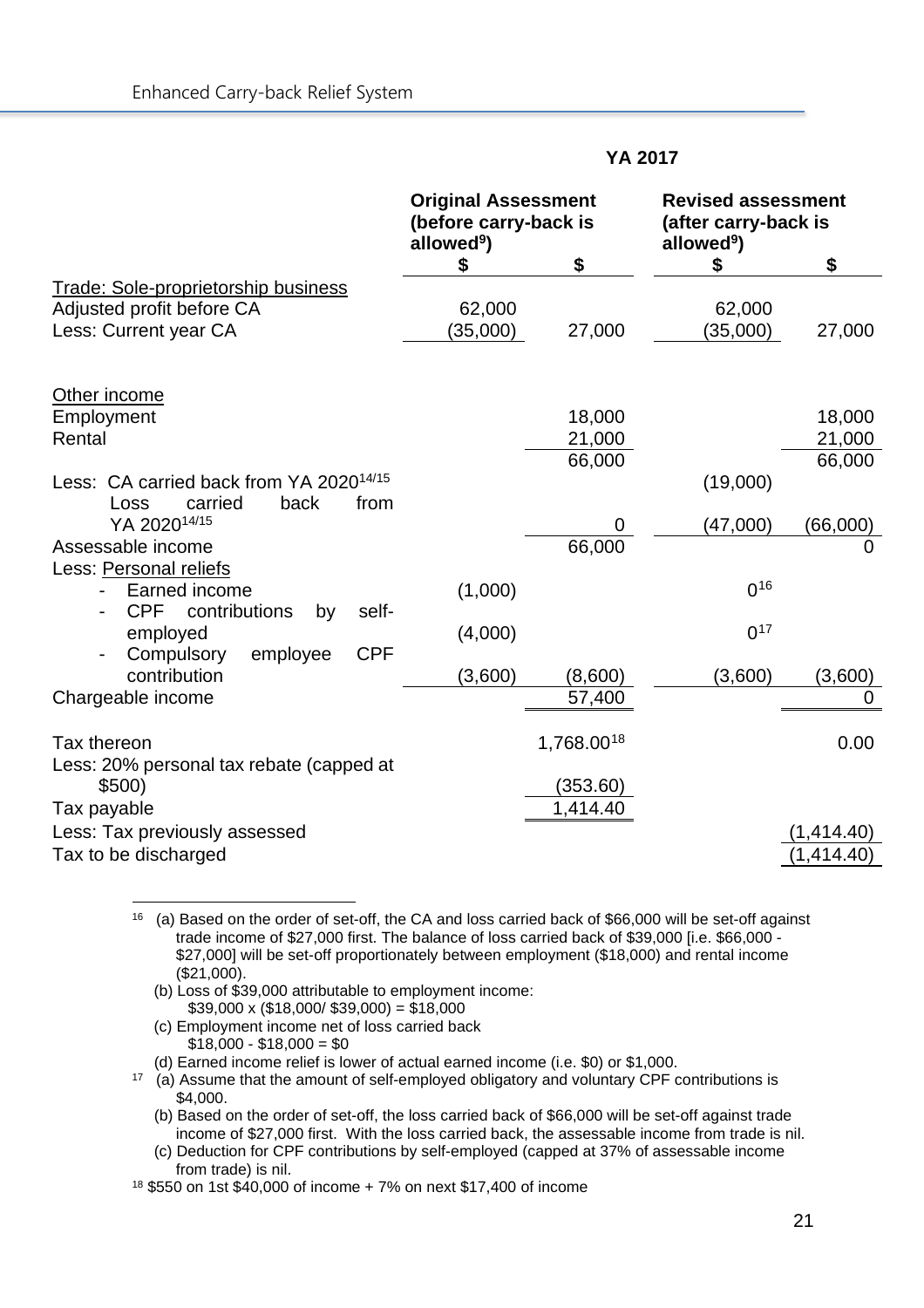|                                                                                                  | <b>Original Assessment</b><br>(before carry-back is<br>allowed <sup>9</sup> ) |                     | <b>Revised assessment</b><br>(after carry-back is<br>allowed <sup>9</sup> ) |                    |
|--------------------------------------------------------------------------------------------------|-------------------------------------------------------------------------------|---------------------|-----------------------------------------------------------------------------|--------------------|
|                                                                                                  | \$                                                                            | \$                  | \$                                                                          | \$                 |
| <b>Trade: Sole-proprietorship business</b><br>Adjusted profit before CA<br>Less: Current year CA | 37,000<br>(35,000)                                                            | 2,000               | 37,000<br>(35,000)                                                          | 2,000              |
| Other income                                                                                     |                                                                               |                     |                                                                             |                    |
| Employment<br>Rental                                                                             |                                                                               | 18,000<br>10,000    |                                                                             | 18,000<br>10,000   |
| Less: Loss carried back from YA 2020 <sup>14/15</sup>                                            |                                                                               | 30,000              |                                                                             | 30,000<br>(30,000) |
| Assessable income                                                                                |                                                                               | 30,000              |                                                                             | 0                  |
| Less: Personal reliefs<br>Earned income<br><b>CPF</b><br>contributions<br>self-<br>by            | (1,000)                                                                       |                     | $0^{19}$                                                                    |                    |
| employed<br><b>CPF</b><br>employee<br>Compulsory                                                 | (4,000)                                                                       |                     | $0^{20}$                                                                    |                    |
| contribution<br>Chargeable income                                                                | (3,600)                                                                       | (8,600)<br>21,400   | (3,600)                                                                     | (3,600)<br>0       |
| Tax payable                                                                                      |                                                                               | 28.00 <sup>21</sup> |                                                                             | 0.00               |
| Less: Tax previously assessed<br>Tax to be discharged                                            |                                                                               |                     |                                                                             | (28.00)<br>(28.00) |

- (b) Loss of \$28,000 attributable to employment income:  $$28,000 \times ($18,000/ $28,000) = $18,000$
- (c) Employment income net of loss carried back  $$18,000 - $18,000 = $0$

(d) Earned income relief is lower of actual earned income (i.e. \$0) or \$1,000.

- <span id="page-24-1"></span> $20$  (a) Assume that the amount of self-employed obligatory and voluntary CPF contributions is \$4,000.
	- (b) Based on the order of set-off, the loss carried back of \$30,000 will be set-off against trade income of \$2,000 first. With the loss carried back, the assessable income from trade is nil.
	- (c) Deduction for CPF contributions by self-employed (capped at 37% of assessable income from trade) is nil.

<span id="page-24-0"></span> $19$  (a) Based on the order of set-off, the CA and loss carried back of \$30,000 will be set-off against trade income of \$2,000 first. The balance of loss carried back of \$28,000 [i.e. \$30,000 - \$2,000] will be set-off proportionately between employment (\$18,000) and rental income (\$10,000).

<span id="page-24-2"></span><sup>21</sup> \$0 on 1st \$20,000 of income + 2% on next \$1,400 of income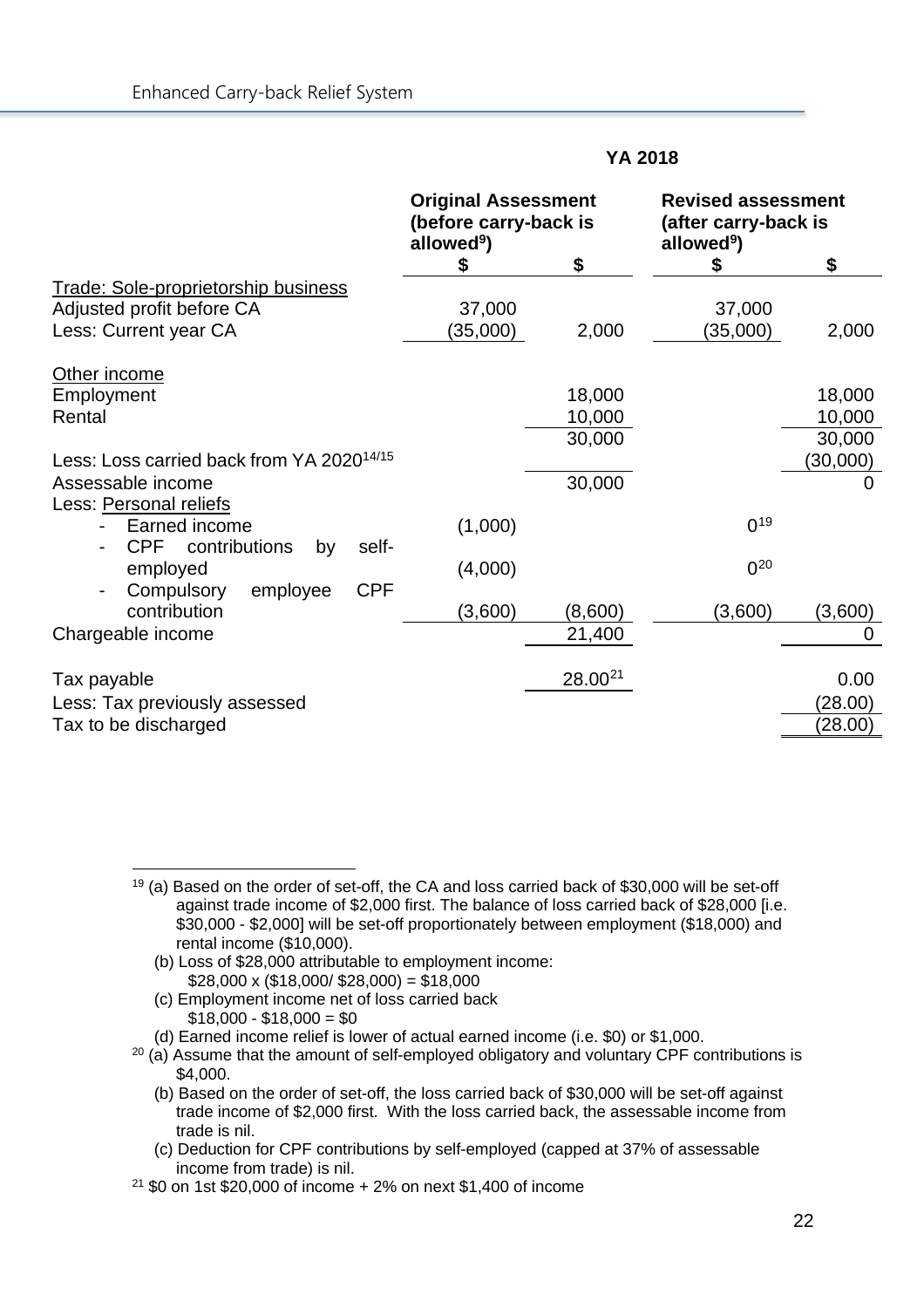|                                                                                                  | <b>Original Assessment</b><br>(before carry-back is<br>allowed <sup>9</sup> ) |                      | (after carry-back is<br>allowed <sup>9</sup> ) | <b>Revised assessment</b> |
|--------------------------------------------------------------------------------------------------|-------------------------------------------------------------------------------|----------------------|------------------------------------------------|---------------------------|
|                                                                                                  | \$                                                                            | \$                   | \$                                             | \$                        |
| <b>Trade: Sole-proprietorship business</b><br>Adjusted profit before CA<br>Less: Current year CA | 48,000<br>(35,000)                                                            | 13,000               | 48,000<br>(35,000)                             | 13,000                    |
| Other income                                                                                     |                                                                               |                      |                                                |                           |
| Employment                                                                                       |                                                                               | 18,000               |                                                | 18,000                    |
| Rental                                                                                           |                                                                               | 10,000               |                                                | 10,000                    |
|                                                                                                  |                                                                               | 41,000               |                                                | 41,000                    |
| Less: Loss carried back from YA 2020 <sup>14/15</sup>                                            |                                                                               |                      |                                                | (4,000)                   |
| Assessable income                                                                                |                                                                               | 41,000               |                                                | 37,000                    |
| Less: Personal reliefs<br>Earned income<br><b>CPF</b><br>contributions<br>self-<br>by            | (1,000)                                                                       |                      | $(1,000)^{22}$                                 |                           |
| employed                                                                                         | (4,000)                                                                       |                      | $(3,330)^{23}$                                 |                           |
| <b>CPF</b><br>employee<br>Compulsory<br>contribution                                             | (3,600)                                                                       | (8,600)              | (3,600)                                        | (7,930)                   |
| Chargeable income                                                                                |                                                                               | 32,400               |                                                | 29,070                    |
|                                                                                                  |                                                                               |                      |                                                |                           |
| Tax payable<br>Less: 50% personal tax rebate (capped at                                          |                                                                               | 284.00 <sup>24</sup> |                                                | 181.40 <sup>25</sup>      |
| \$200)                                                                                           |                                                                               | (142.00)             |                                                | (90.70)                   |
| Tax payable                                                                                      |                                                                               | 142.00               |                                                | 90.70                     |
| Less: Tax previously assessed                                                                    |                                                                               |                      |                                                | (142.00)                  |
| Tax to be discharged                                                                             |                                                                               |                      |                                                | (51.30)                   |

<span id="page-25-0"></span> $22$  (a) Based on the order of set-off, the CA and loss carried back of \$4,000 will be set-off against trade income of \$13,000 first. Hence, there would be no further CA and loss carried back to be set-off against the other sources of income (i.e. employment income and rental income).

(b) Actual earned income:

 $$18,000 - $0 = $18,000$ 

(c) Earned income relief is lower of actual earned income (i.e. \$0) or \$1,000.

<span id="page-25-1"></span><sup>23</sup> (a) Assume that the amount of self-employed obligatory and voluntary CPF contributions is \$4,000.

(b) Based on the order of set-off, the loss carried back of \$4,000 will be set-off against trade income of \$13,000 first. With the loss carried back, the assessable income from trade is \$9,000.

(c) Deduction for CPF contributions by self-employed (capped at 37% of assessable income from trade) is \$3,330.

<span id="page-25-2"></span><sup>24</sup> \$200 on 1st \$30,000 of income + 3.5% on next \$2,400 of income

<span id="page-25-3"></span><sup>25</sup> \$0 on 1st \$20,000 of income + 2% on next \$9,070 of income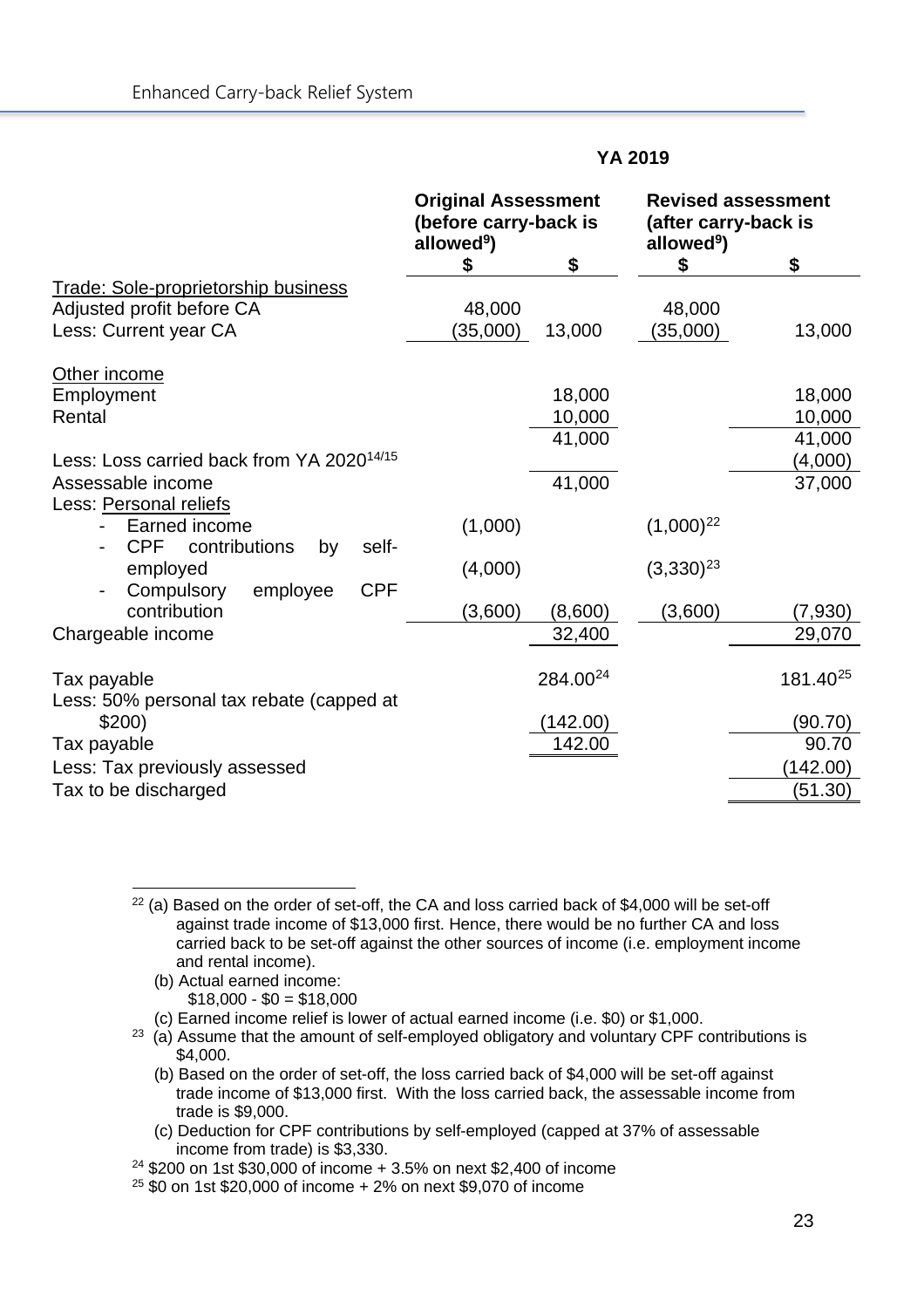#### <span id="page-26-0"></span>**Annex C – Illustration of how the amount of QD to be carried back from YA 2020 is determined for a company deriving income subject to tax at a concessionary rate**

- 1. GHI Pte Ltd has trade loss from its trade which was granted concessionary rate of 10% for YA 2020 and has elected for enhanced carry-back relief.
- 2. GHI Pte Ltd's accounting year end is 31 Dec.
- 3. Assume the same business test and the shareholding tests are satisfied and none of the relevant YAs (i.e. YAs 2017 to 2020) falls within its first three YAs of incorporation.

#### **Tax computations of GHI Pte Ltd for YAs 2017 to 2020**

|                                                    |                                                  | YA 2020                             |
|----------------------------------------------------|--------------------------------------------------|-------------------------------------|
|                                                    | <b>Concessionary</b><br>income<br>(taxed at 10%) | Normal income<br>(taxed at $17\%$ ) |
|                                                    | S                                                | \$                                  |
| Trade                                              |                                                  |                                     |
| Adjusted profit before CA                          |                                                  |                                     |
| Less: Unabsorbed CA b/f - YA 2019 <sup>6</sup>     | (15,652)                                         | (26, 087)                           |
| Less: Current year CA                              | (34,000)                                         | (80,000)                            |
|                                                    | (49,652)                                         | (106,087)                           |
| Other income                                       |                                                  |                                     |
| Interest from qualifying debt securities           | 15,652                                           |                                     |
| Rental                                             |                                                  | 66,087                              |
|                                                    | (34,000)                                         | (40,000)                            |
| Less: CA carried back to YA 2017 <sup>26</sup>     | 34,000                                           | 40,000                              |
| Unabsorbed CA c/f                                  | 0                                                | O                                   |
| Current year adjusted trade loss                   | (17,000)                                         | (70,000)                            |
| Less: Loss carried back to YA 201726/27            |                                                  | 30,000                              |
| Loss carried back to YA 2018 <sup>27</sup>         | 8,500                                            | 5,000                               |
| Unabsorbed loss for the year ended 31 Dec 2019 c/f | (8,500)                                          | (35,000)                            |
| Chargeable income                                  |                                                  |                                     |
| Tax thereon                                        |                                                  | 0.00                                |
|                                                    |                                                  |                                     |

<span id="page-26-1"></span><sup>26</sup> CA carried back to YA 2017 arises from current year CA of \$34,000 and \$40,000 under the 10% and 17% tax rates respectively:

- (a) Amount of CA carried back under 10% tax rate =  $(34,000 \times \frac{10}{17})$  = \$20,000 at 17% tax rate.
	- (b) Amount of CA carried back under 17% tax rate = \$40,000 Total CA carried back =  $$60,000$  at 17% tax rate
	- (c) Therefore, the remaining losses that can be carried back is restricted to \$40,000 (\$100,000 \$60,000)
- (d) Total amount of losses available for carry-back = 17,000  $\times \frac{10}{17}$  (under 10% tax rate) + 70,000 (under 17% tax rate) = \$80,000 at 17% tax rate

 (e) Amount of losses of \$80,000 to be apportioned as follows: Under 10% tax rate:  $(17,000 \times \frac{10}{17})/80,000 \times 40,000 \times \frac{17}{10} = $8,500$ Under 17% tax rate: 70,000 /  $80,000 \times 40,000 = $35,000$  (\$30,000 carried back to YA 2017 and \$5,000 carried back to YA 2018 = \$35,000)

<span id="page-26-2"></span><sup>27</sup> Since the remaining assessable income in YA 2017 can only offset \$30,000 of losses carried back from YA 2020 under the 17% tax rate, the balance of the losses will be carried back to offset directly dollar for dollar against the assessable income in YA 2018.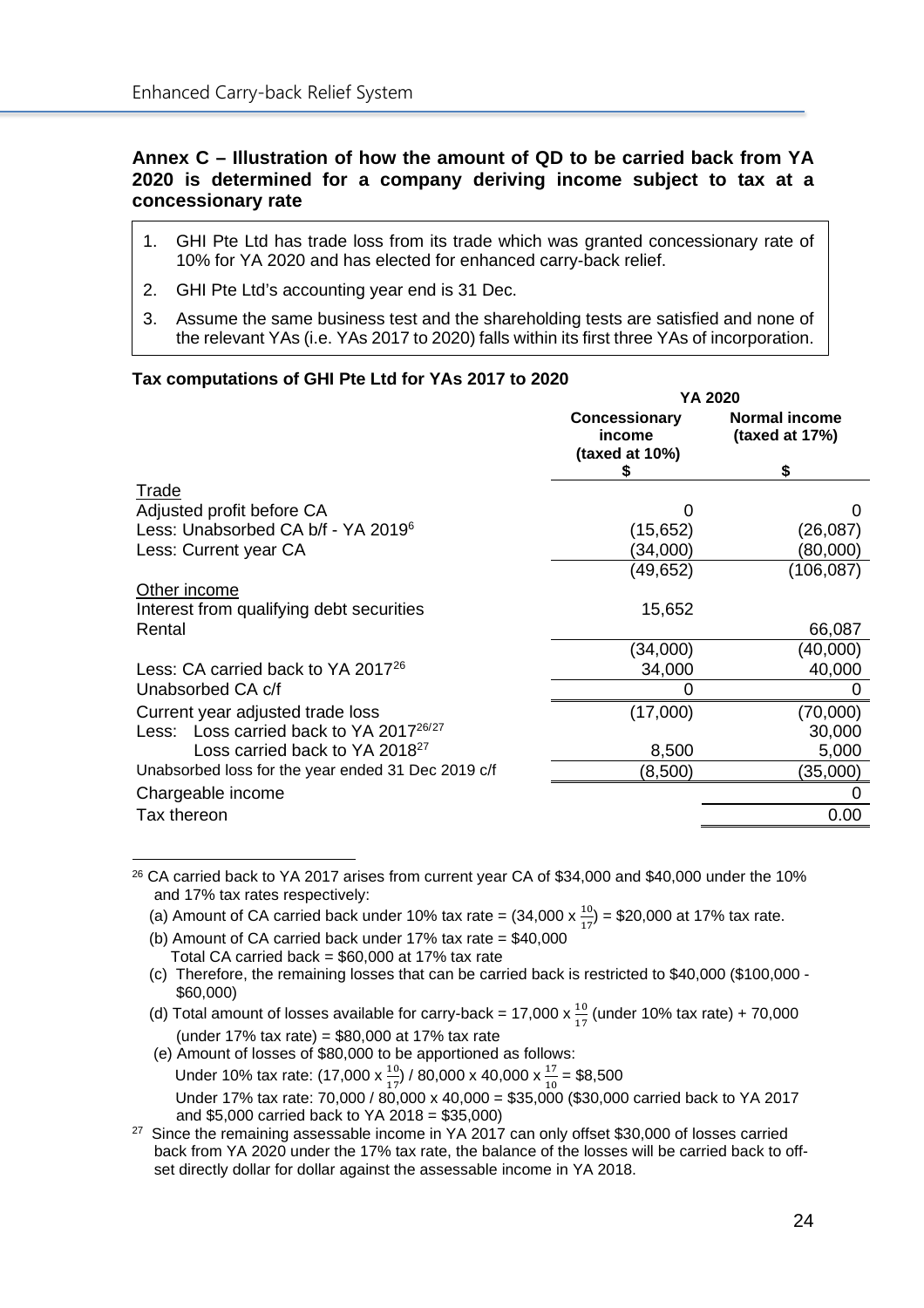|                                                                                            | <b>Original Assessment</b><br>(before carry-back is<br>allowed <sup>9</sup> ) |                                                    | <b>Revised assessment</b><br>(after carry-back is<br>allowed <sup>9</sup> ) |                                                    |
|--------------------------------------------------------------------------------------------|-------------------------------------------------------------------------------|----------------------------------------------------|-----------------------------------------------------------------------------|----------------------------------------------------|
|                                                                                            | <b>Concess-</b><br>ionary<br>income<br>(taxed at<br>10%)<br>\$                | <b>Normal</b><br>income<br>(taxed at<br>17%)<br>\$ | <b>Concess-</b><br>ionary<br>income<br>(taxed at<br>10%)<br>\$              | <b>Normal</b><br>income<br>(taxed at<br>17%)<br>\$ |
| Trade                                                                                      |                                                                               |                                                    |                                                                             |                                                    |
| Adjusted profit before CA                                                                  | 38,500                                                                        | 107,000                                            | 38,500                                                                      | 107,000                                            |
| Less: Current year CA                                                                      | (30,000)                                                                      | (40,000)                                           | (30,000)                                                                    | (40,000)                                           |
|                                                                                            | 8,500                                                                         | 67,000                                             | 8,500                                                                       | 67,000                                             |
| Other income                                                                               |                                                                               |                                                    |                                                                             |                                                    |
| Rental                                                                                     |                                                                               | 18,000                                             |                                                                             | 18,000                                             |
| Less: CA carried back from YA 2020                                                         | 8,500                                                                         | 85,000                                             | 8,500<br>(34,000)                                                           | 85,000<br>(40,000)                                 |
|                                                                                            |                                                                               |                                                    | (25, 500)                                                                   | 45,000                                             |
| Less: Section 37B adjustment <sup>28</sup><br>Loss carried back from YA 2020 <sup>29</sup> |                                                                               |                                                    | 25,500                                                                      | (15,000)                                           |
|                                                                                            |                                                                               |                                                    |                                                                             | (30,000)                                           |
| (before<br>Chargeable<br>income<br>exempt<br>amount)<br>Less: Exempt amount                | 8,500                                                                         | 85,000<br>$(45,000)^{30}$                          | $\mathbf 0$                                                                 | $\mathbf 0$                                        |
| Chargeable<br>(after<br>deducting<br>income<br>exempt amount)                              | 8,500                                                                         | 40,000                                             | $\mathbf 0$                                                                 | 0                                                  |
| Tax thereon @10%<br>Tax thereon @ 17%                                                      |                                                                               | 850.00<br>6,800.00                                 |                                                                             | 0.00<br>0.00                                       |
| Less: 50% CIT rebate (capped at \$25,000)                                                  |                                                                               | 7,650.00<br>(3,825.00)                             |                                                                             | 0.00                                               |
| Tax payable                                                                                |                                                                               | 3,825.00                                           |                                                                             |                                                    |
| Less: Tax previously assessed                                                              |                                                                               |                                                    |                                                                             | (3,825.00)                                         |
| Tax to be discharged                                                                       |                                                                               |                                                    |                                                                             | (3,825.00)                                         |
|                                                                                            |                                                                               |                                                    |                                                                             |                                                    |

<span id="page-27-0"></span><sup>28</sup> Amount of CA carried back under 10% adjusted to normal tax rate = 25,500 x  $\frac{10}{17}$ = \$15,000

<span id="page-27-1"></span><sup>29</sup> \$30,000 is the balance of assessable income against which the YA 2020 loss carried back can be deducted in YA 2017 under the 17% tax rate.

<span id="page-27-2"></span><sup>30</sup> On the first \$10,000 (75% of the income) \$7,500<br>On the next \$75,000 (50% of the income) \$37,500 On the next \$75,000 (50% of the income)<br>Exempt amount \$45,000 Exempt amount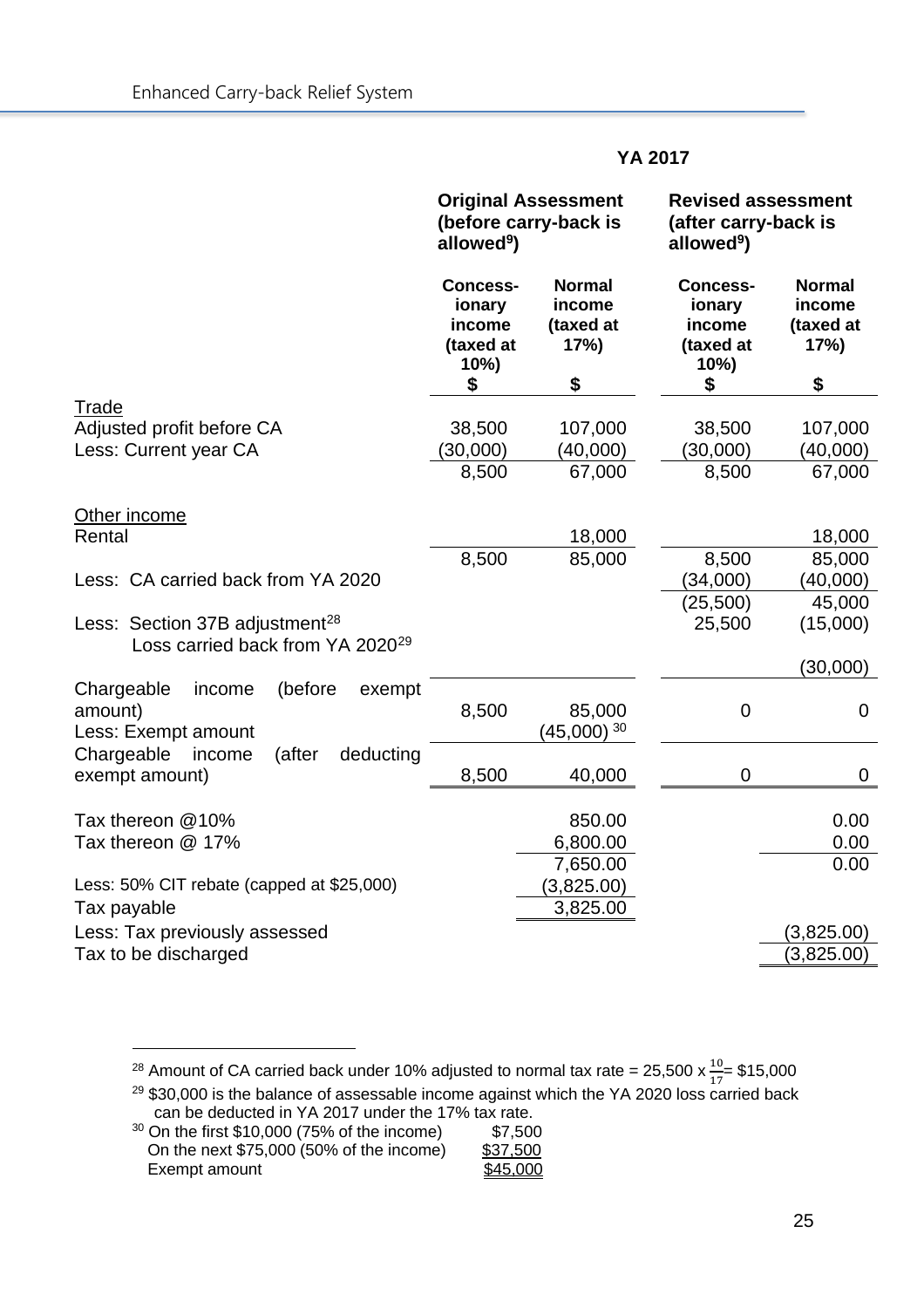|                                                                                                                                                                                                                                                       |                                                                               |                                                   | <b>YA 2018</b>                                                 |                                                                             |
|-------------------------------------------------------------------------------------------------------------------------------------------------------------------------------------------------------------------------------------------------------|-------------------------------------------------------------------------------|---------------------------------------------------|----------------------------------------------------------------|-----------------------------------------------------------------------------|
|                                                                                                                                                                                                                                                       | <b>Original Assessment</b><br>(before carry-back is<br>allowed <sup>9</sup> ) |                                                   |                                                                | <b>Revised assessment</b><br>(after carry-back is<br>allowed <sup>9</sup> ) |
|                                                                                                                                                                                                                                                       | <b>Concess-</b><br>ionary<br>income<br>(taxed at<br>10%<br>\$                 | <b>Normal</b><br>income<br>(taxed at<br>17%<br>\$ | <b>Concess-</b><br>ionary<br>income<br>(taxed at<br>10%)<br>\$ | <b>Normal</b><br>income<br>(taxed at<br>17%<br>\$                           |
| Trade                                                                                                                                                                                                                                                 |                                                                               |                                                   |                                                                |                                                                             |
| Adjusted profit before CA                                                                                                                                                                                                                             | 120,000                                                                       | 180,000                                           | 120,000                                                        | 180,000                                                                     |
| Less: Current year CA                                                                                                                                                                                                                                 | (25,000)                                                                      | (40,000)                                          | (25,000)                                                       | (40,000)                                                                    |
|                                                                                                                                                                                                                                                       | 95,000                                                                        | 140,000                                           | 95,000                                                         | 140,000                                                                     |
| Other income                                                                                                                                                                                                                                          |                                                                               |                                                   |                                                                |                                                                             |
| Rental                                                                                                                                                                                                                                                |                                                                               | 20,000                                            |                                                                | 20,000                                                                      |
|                                                                                                                                                                                                                                                       | 95,000                                                                        | 160,000                                           | 95,000                                                         | 160,000                                                                     |
| Less: Investment allowance                                                                                                                                                                                                                            |                                                                               | (10,000)                                          |                                                                | (10,000)                                                                    |
| Less: CA carried back from YA 2019 <sup>31</sup>                                                                                                                                                                                                      | 95,000<br>(44, 348)                                                           | 150,000                                           | 95,000<br>(44, 348)                                            | 150,000                                                                     |
|                                                                                                                                                                                                                                                       | 50,652                                                                        | (73,913)<br>76,087                                | 50,652                                                         | (73,913)<br>76,087                                                          |
| carried<br>from<br>Loss<br>back<br>YA 202032                                                                                                                                                                                                          |                                                                               |                                                   | (8,500)                                                        | (5,000)                                                                     |
| (before<br>Chargeable<br>income<br>exempt<br>amount)<br>Less: Exempt amount                                                                                                                                                                           | 50,652                                                                        | 76,087<br>$(40, 544)$ <sup>33</sup>               | 42,152                                                         | 71,087<br>$(38,044)^{34}$                                                   |
| Chargeable income (after<br>deducting<br>exempt amount)                                                                                                                                                                                               | 50,652                                                                        | 35,543                                            | 42,152                                                         | 33,043                                                                      |
| Tax thereon @ 10%<br>Tax thereon @ 17%                                                                                                                                                                                                                |                                                                               | 5,065.20<br>6,042.31<br>11,107.51                 |                                                                | 4,215.20<br>5,617.31<br>9,832.51                                            |
| Less: 40% CIT rebate (capped at \$15,000)                                                                                                                                                                                                             |                                                                               | (4,443.00)                                        |                                                                | (3,933.00)                                                                  |
| Tax payable                                                                                                                                                                                                                                           |                                                                               | 6,664.51                                          |                                                                | 5,899.51                                                                    |
| Less: Tax previously assessed                                                                                                                                                                                                                         |                                                                               |                                                   |                                                                | (6,664.51)                                                                  |
| Tax to be discharged                                                                                                                                                                                                                                  |                                                                               |                                                   |                                                                | (765.00)                                                                    |
| <sup>31</sup> Refer to footnote 35 below.<br><sup>32</sup> Refer to footnote 27 above.<br>33 On the first \$10,000 (75% of the income)<br>On the next \$66,087 (50% of the income)<br>Exempt amount<br>$34$ On the first \$10,000 (75% of the income) |                                                                               | \$7,500<br>\$33,044<br>\$40,544<br>\$7500         |                                                                |                                                                             |

<span id="page-28-3"></span><span id="page-28-2"></span><span id="page-28-1"></span><span id="page-28-0"></span> $34$  On the first \$10,000 (75% of the income) \$7,500 On the next \$61,087 (50% of the income) \$30,544 Exempt amount the state of the state of the state state of the state state of the state state state state state state state state state state state state state state state state state state state state state state state st